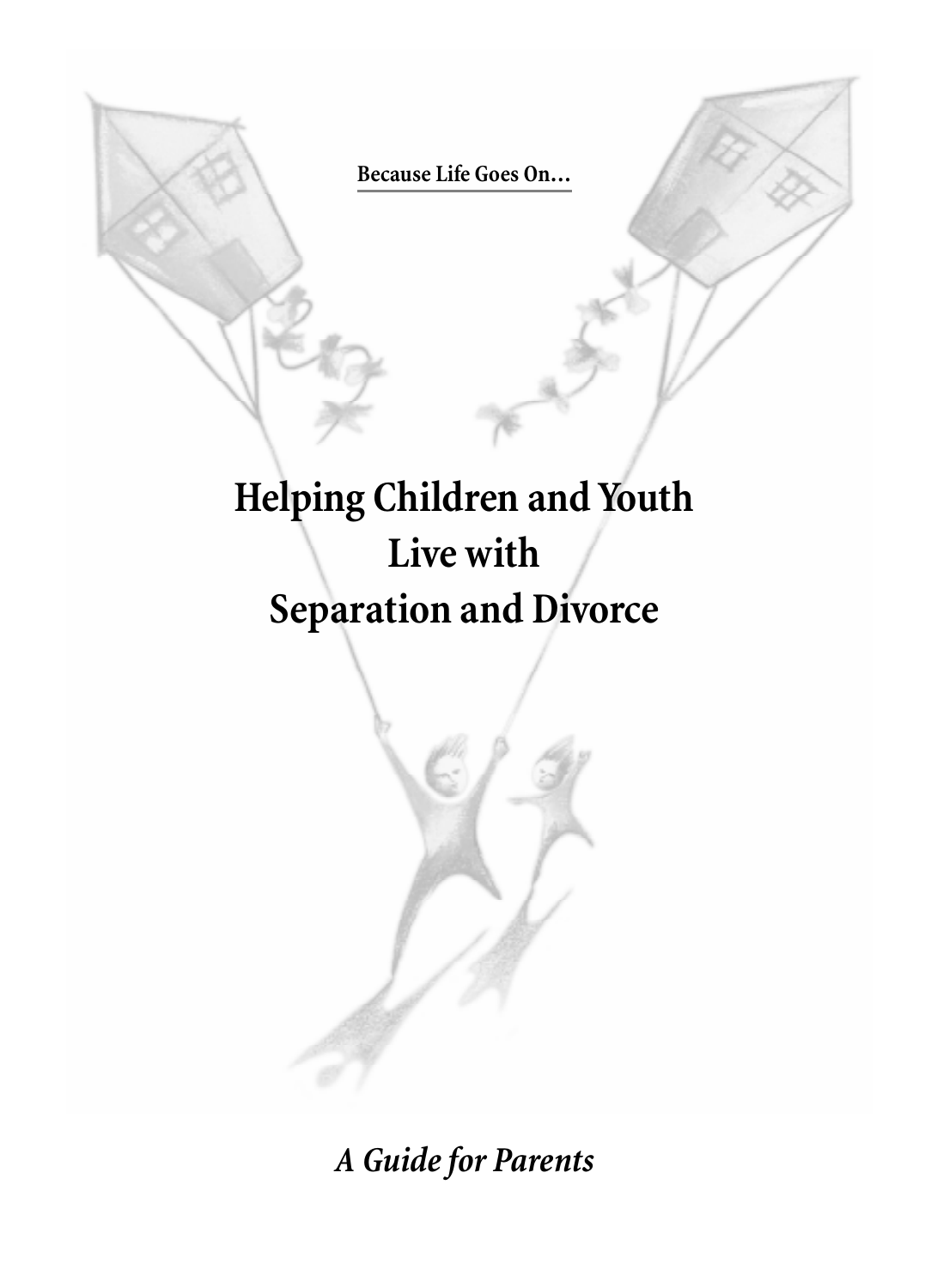Our mission is to help the people of Canada maintain and improve their health.

Health Canada

Également disponible en français sous le titre *Parce que la vie continue… Aider les enfants et les adolescents à vivre la séparation et le divorce. Un guide à l'intention des parents*

For additional copies, please contact:

Publications Health Canada Postal locator 0913A Ottawa, Ontario K1A 0K9 Telephone: (613) 954-5995 Fax: (613) 941-5366

This publication is also available on the Internet at the following address: http://www.mentalhealthpromotion.com

It can be made available on computer disquette or audiocassette, in large print or braille on request.

Published by authority of the Minister of Health

© Her Majesty the Queen in Right of Canada, represented by the Minister of Public Works and Government Services Canada, 2000

Reprint 1996, 2000 Cat. H39-293/1994E ISBN 0-662-21513-3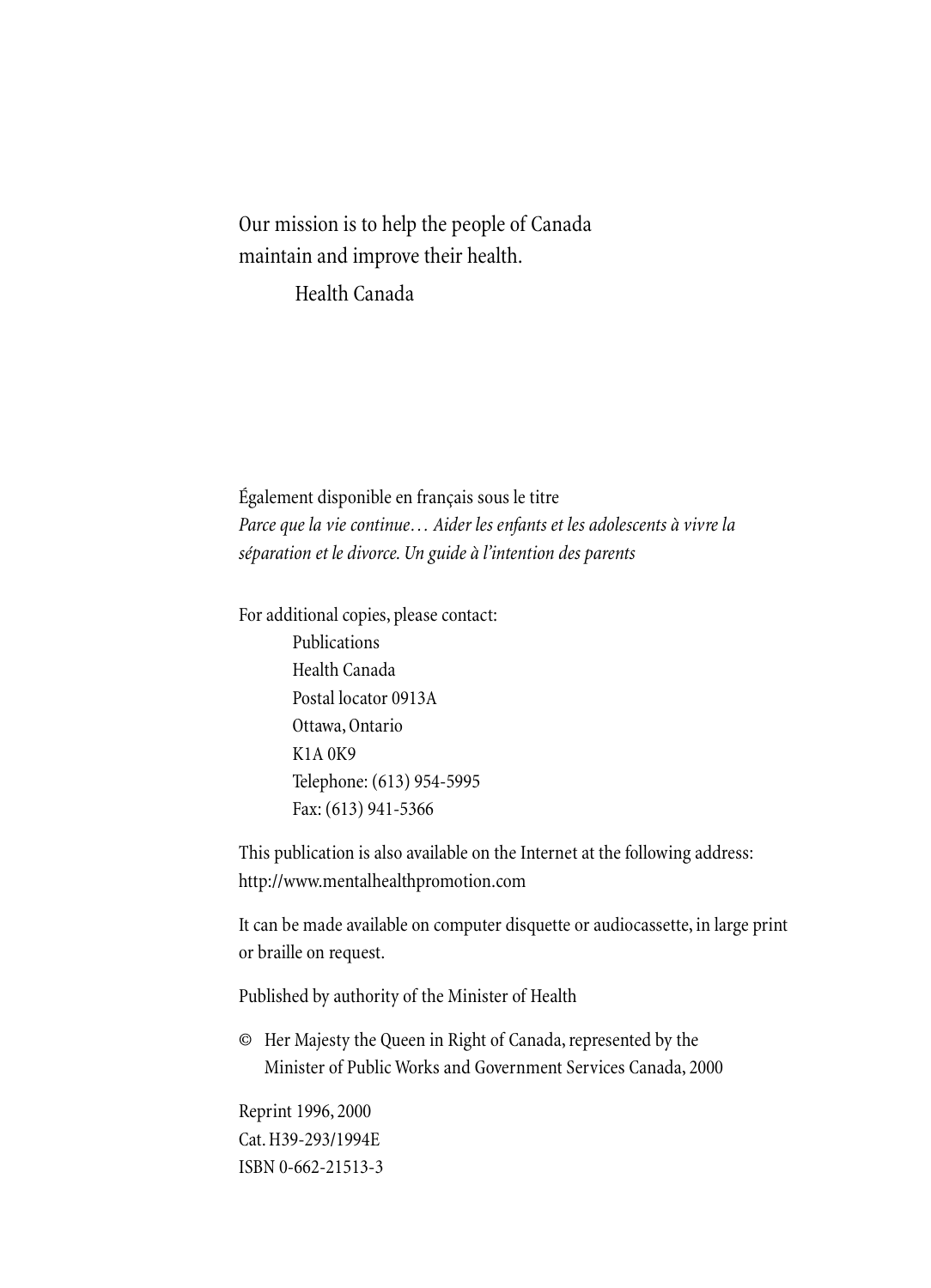# **Acknowledgements**

*"Because Life Goes On... Helping Children and Youth Live with Separation and Divorce"* is a Health Canada publication intended to reach out to Canadian families in need of information and resources to help their children to live through the process of separation and divorce. This booklet is also designed to assist professionals in such fields as social services, health, justice and education, in their work with children and their parents.

Health Canada is very proud to provide this 3rd edition of *"Because Life Goes On..."* in response to an overwhelming demand from Canadian families and professionals. Although the core content of the booklet has remained the same, certain sections have been updated to better address some of the current issues related to separation and divorce.

Health Canada is very grateful to all individuals who have contributed to the creation of this booklet, in particular to its authors:

Natacha Joubert, PhD, Mental Health Promotion Unit, Health Canada Kathleen Guy, President of Guy Associates

Special thanks are due to those who provided their passion, commitment, and knowledge on the subject area or skills in research, writing, editing, translation and design. The Department expresses its appreciation to the following individuals and organizations for their assistance and collaboration, and to the many others, including our readers, who provided their ideas, suggestions and support:

BC Council for Families

Marilyn Bongaard, Karen Bron & Barbara Grocholski-Stewart,

Child Support Team, Justice Canada Joyce Borenstein, Illumination Magique Inc. Michelle Décarie, Editor Rhonda Freeman, Families in Transition, Family Service Association of Metropolitan Toronto Liza Goulet, Consultant

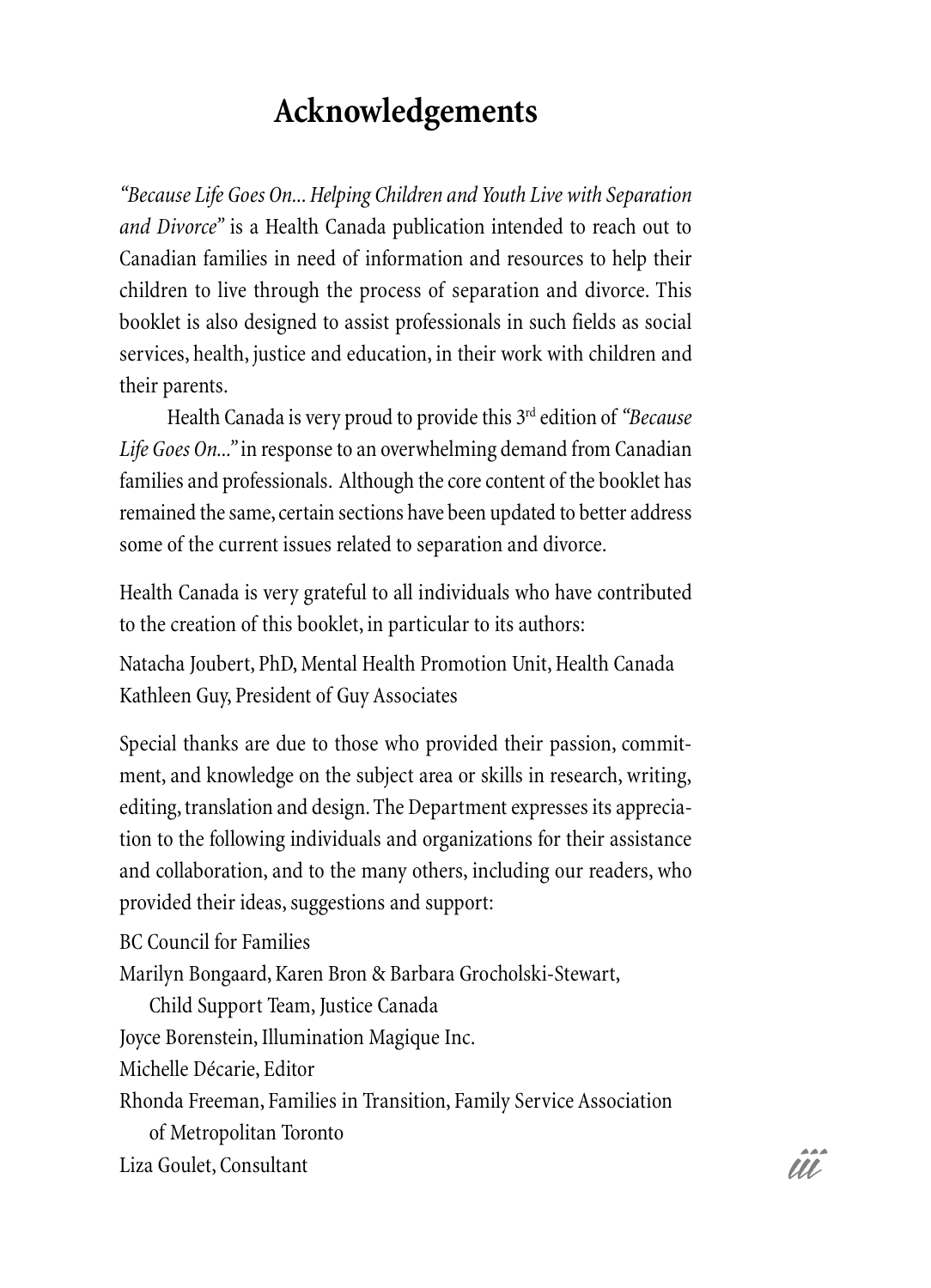Nancy Johnson, Johnson Associates Orysia Z. Kostiuk, Parent Education, For the Sake of the Children Project, Province of Manitoba Senator Landon Pearson, Senate of Canada Stephanie Pelot and Lloyd Pelot, Pentafolio Multimedia Marie-Josée Rosset, Translator Suzanne Sabourin, Mental Health Promotion Unit Annie Thibault, Cover Illustration Gaby Vieira, Katalin Kennedy and Joanne Lacroix, Family Violence Prevention, Health Canada Judith Whitehead, Vankellers Writing and Editing Services

Health Canada is also grateful to Justice Canada for their financial contribution to the printing of the booklet.

The quotations of young people included in this booklet are from the film video *One Divided By Two: Kids and Divorce.* Permission to reproduce these quotes was provided by the film's producer, Illumination Magique Inc. Refer to the Resources section for more information.

*iv*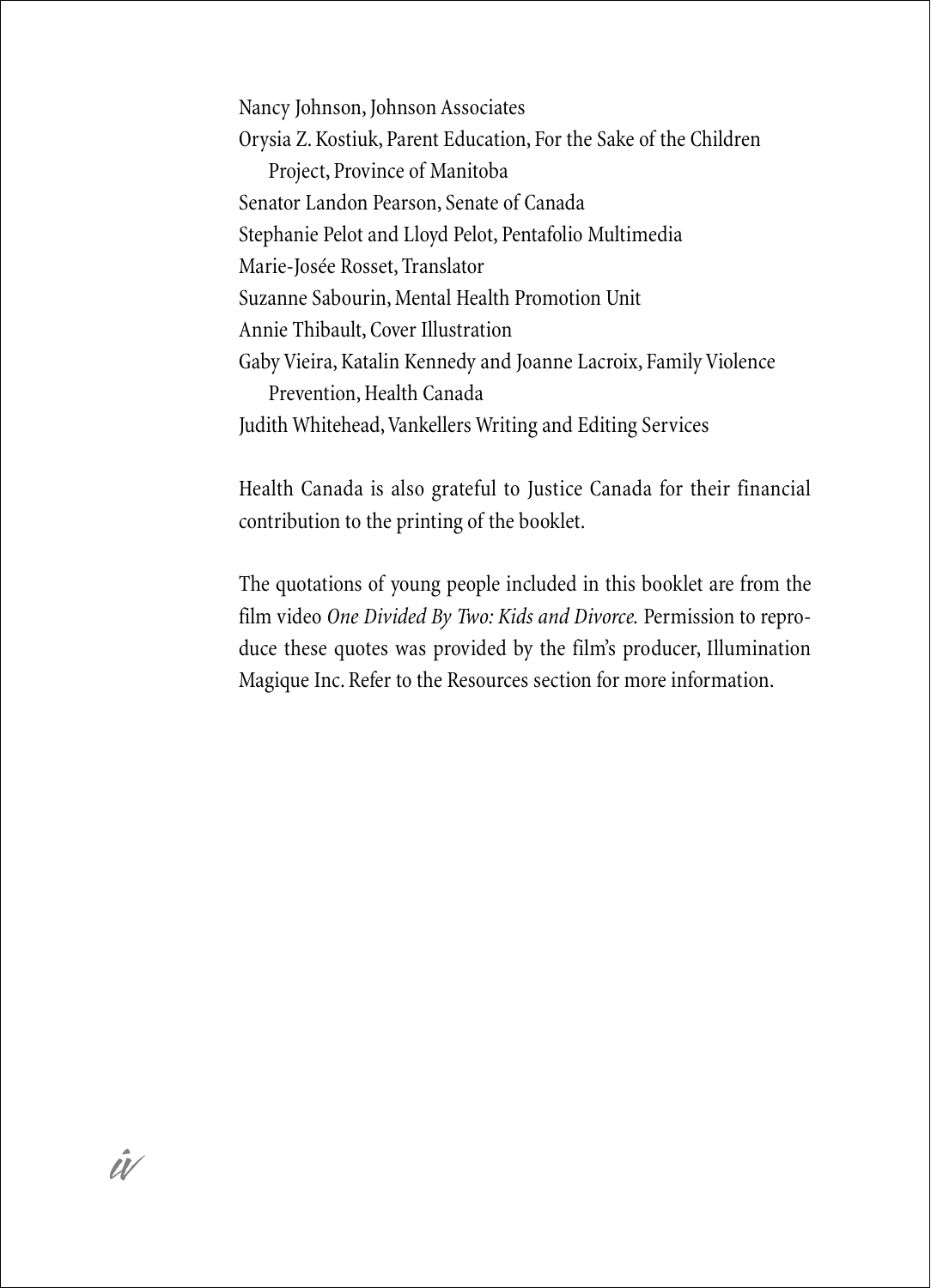# **Table of Contents**

| <b>SECTION 1</b>                                               |  |
|----------------------------------------------------------------|--|
|                                                                |  |
|                                                                |  |
|                                                                |  |
|                                                                |  |
|                                                                |  |
| <b>SECTION 2</b>                                               |  |
|                                                                |  |
| Looking at Divorce Through the Eyes of Your Child  10          |  |
| Talking to Your Children About Your Separation and Divorce  12 |  |
| Communicating Effectively with Children, Pre-teens             |  |
|                                                                |  |
| Maintaining Your Child's Community of Support  17              |  |
| What Parents Can Do to Help Children at Any Age  18            |  |
| When to Get Help for Yourself and Your Child  19               |  |
| <b>SECTION 3</b>                                               |  |
| Parenting Is Forever: Developing a Cooperative                 |  |
|                                                                |  |
|                                                                |  |
| Allowing Children to Have a Relationship with Both Parents  24 |  |
| Building a Cooperative Parenting Relationship: Providing       |  |
| Your Children with Nurturing, Security and Stability  25       |  |
|                                                                |  |
| <b>SECTION 4</b>                                               |  |
| A Child's Age and Stage of Development Make a Difference  29   |  |
|                                                                |  |
|                                                                |  |
| Early Elementary School Children (6-8 years)  36               |  |
|                                                                |  |
|                                                                |  |

*v*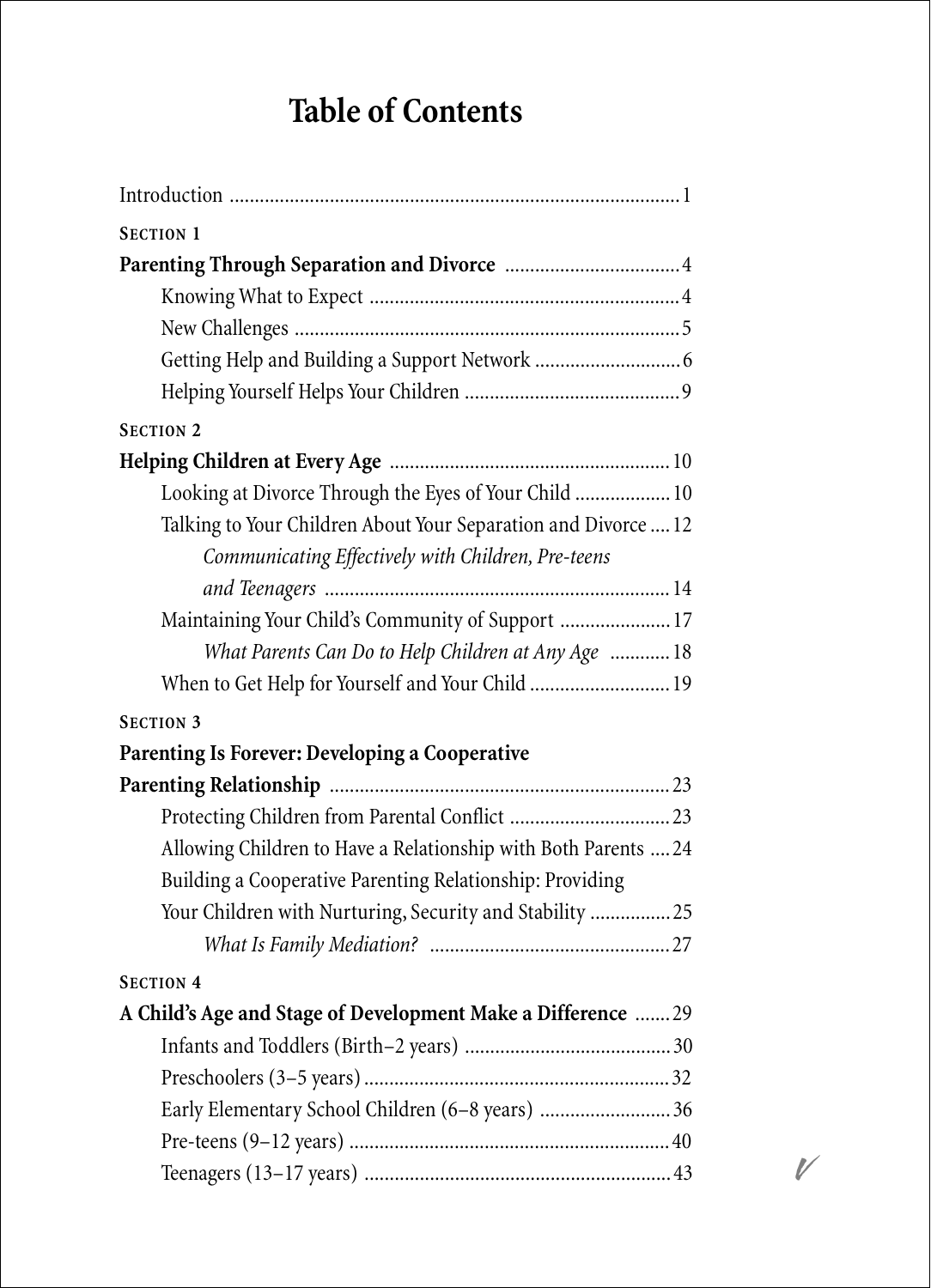| <b>SECTION 5</b>                                         |  |
|----------------------------------------------------------|--|
|                                                          |  |
|                                                          |  |
| When You Live Apart from Your Children  49               |  |
|                                                          |  |
|                                                          |  |
|                                                          |  |
|                                                          |  |
| <b>SECTION 6</b>                                         |  |
|                                                          |  |
| How Can I Locate Information and Resources? 56           |  |
|                                                          |  |
|                                                          |  |
|                                                          |  |
| Government of Canada and National Voluntary              |  |
|                                                          |  |
|                                                          |  |
| I Need to Find Quality Child Care in My Community  64    |  |
|                                                          |  |
| I Want to Learn More About Family Mediation Services  66 |  |
|                                                          |  |
|                                                          |  |
| I Would Like to Find Out About Support (Self-Help)       |  |
|                                                          |  |
|                                                          |  |
| Books and Videos for Parents, Children and Youth  72     |  |
|                                                          |  |
|                                                          |  |
|                                                          |  |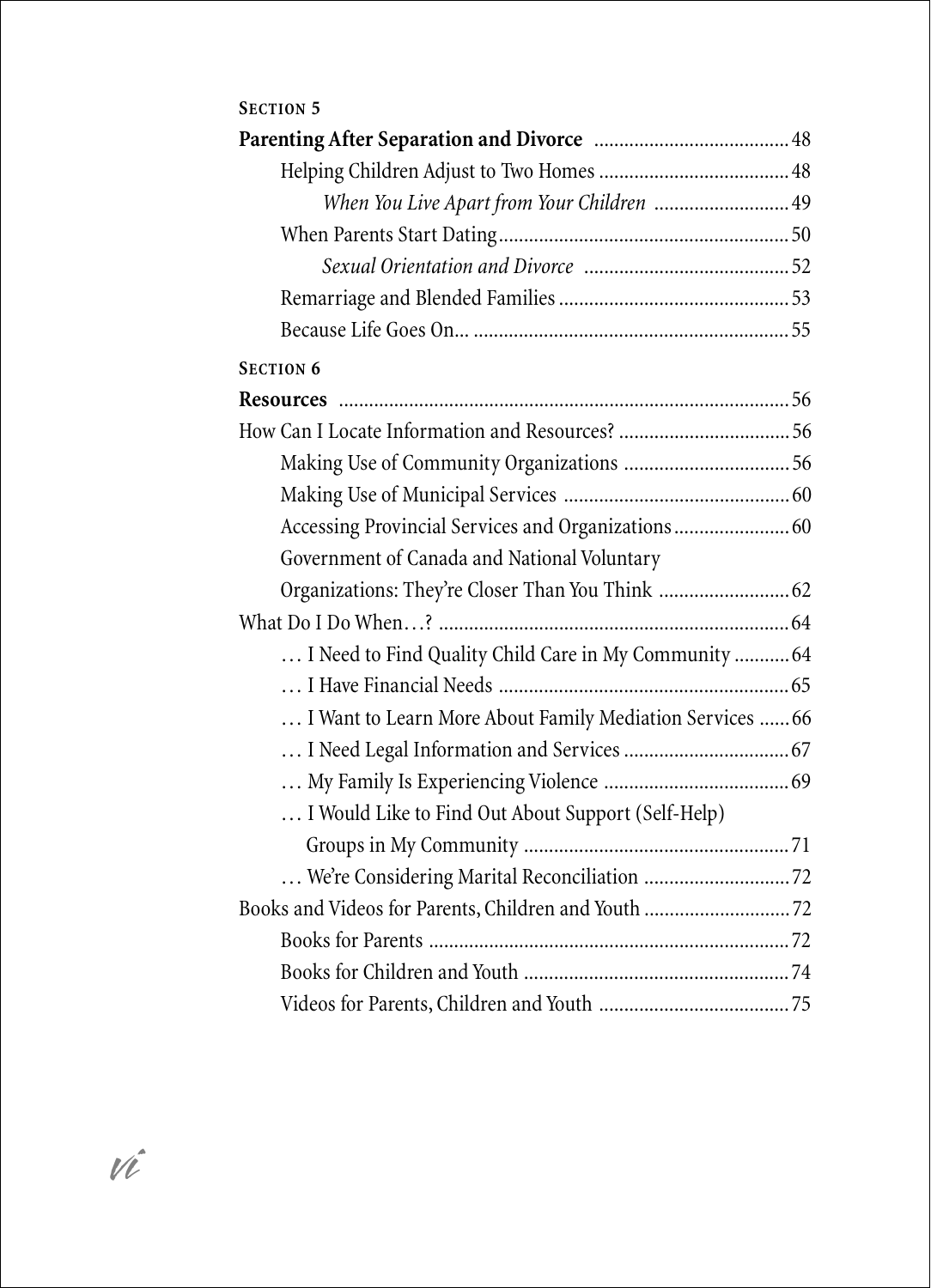# **Introduction**

"HOW WILL THIS affect the kids?" is one of the first questions that goes through the mind of every parent facing the end of a relationship. The answers are as diverse as children themselves. Every child reacts to separation or divorce in his or her own way.

But even though every child is unique, there are needs and feelings that most children share. This booklet will help you understand those common reactions. With this knowledge, you will be better prepared to help your children cope, adapt and move forward.

We all know that divorce is tough on kids, both during and afterwards. But how you handle the separation and divorce can make a huge difference in how well your children adapt. Studies in child development and psychology show that children and youth adapt better if you:

- try to anticipate and understand your children's feelings, and do your best to help them feel safe, loved and secure
- help your children express their feelings children of any age cope better when they feel they are being heard
- separate your spousal relationship (which has ended) from your role as parents (which goes on)
- protect your children from conflict between you and the other parent
- help your children keep a close relationship with both of you.

These are not easy tasks — especially during a time of emotional upheaval. But no one knows your child better than you do, and no one is in a better position to provide your child with security, routine, comfort and support. The love and safety you provide for your children during this stressful time will serve them for the rest of their lives.

There is no such thing as a perfect parent or an ideal family. Being a good parent doesn't mean having all the answers or solving every problem. It means demonstrating love and concern and helping children

*1*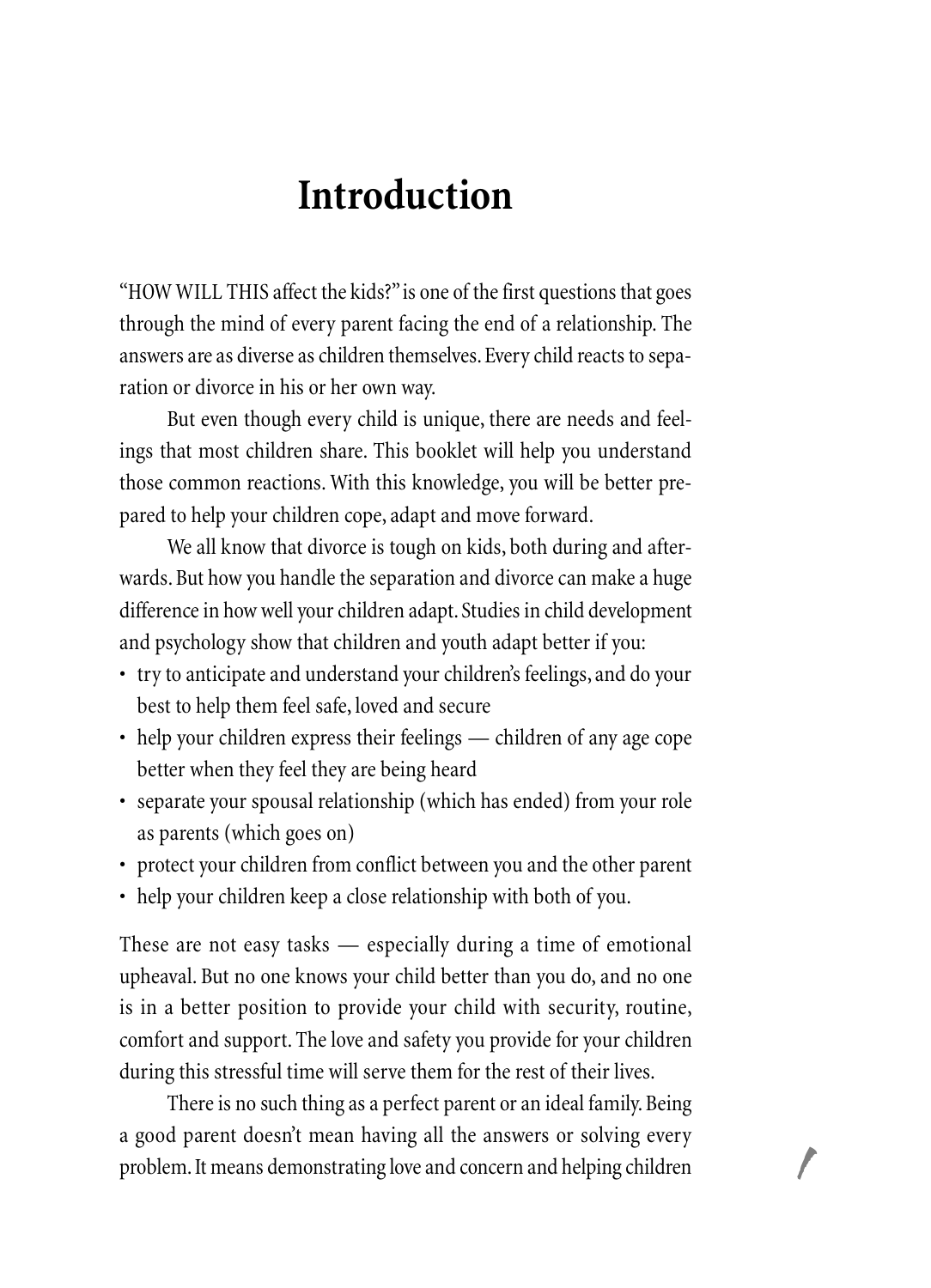Introduction

and youth understand and cope with their feelings. It means providing a safe and nurturing environment, and fostering a child's sense of trust and self-esteem.

Good parenting during separation and divorce is similar to parenting at other times. But just when children need extra attention and reassurance, your capacity may be reduced because of the stress of ending a spousal relationship. It's hard to "be there" for your kids when your own emotions are in turmoil.

The end of a spousal relationship is a very stressful and demanding time. Just as there are many times in life — such as the birth of a child or death of a parent — when some additional support or guidance can make all the difference, parents facing divorce will benefit from reaching out for the support and assistance they need.

All families, however, will benefit from taking advantage of community services and support networks. The "Resources" section will direct you to information and people who can help. If your family is dealing with violence, addiction or abandonment, locate professional guidance and support as soon as possible.

## **How This Booklet Is Organized**

*Because Life Goes On...* is designed to provide parents and other adults with general information and suggestions. It also includes up-to-date resources and organizations available in your community and across Canada that can provide you with information, support and services.

Every family's experience with separation and divorce is different. There is no "typical" divorce and no "magic formula" for helping children deal with the process. The information in this booklet is not intended to fit every situation — some suggestions may apply and some may not. Use your judgement based on your family's unique situation.

The booklet is organized into six sections — each section builds on information contained before it, although you can easily jump to or read only those sections that meet your most immediate needs.

*2*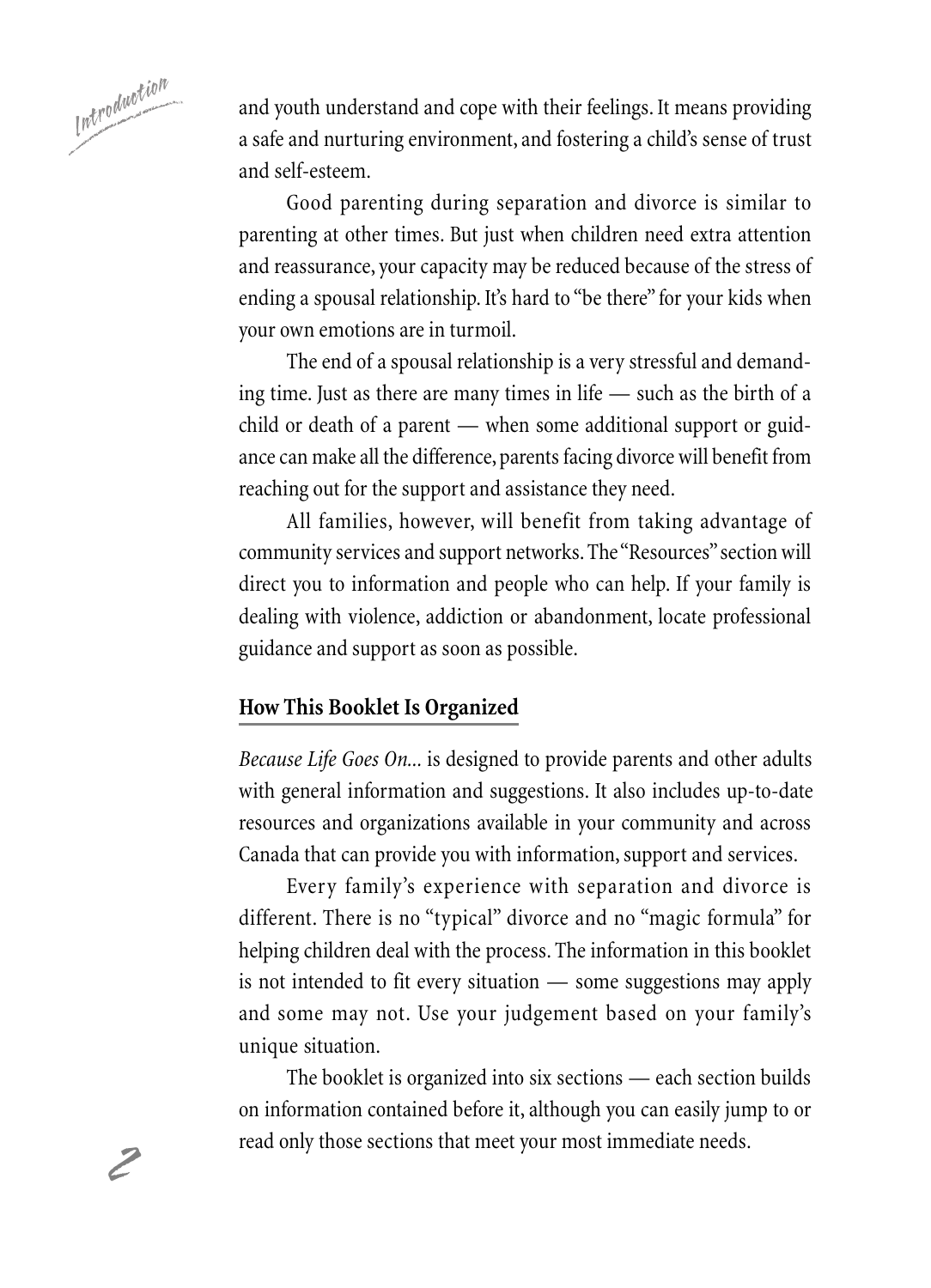**Section 1,** *Parenting Through Separation and Divorce,* focuses on some of the challenges that you may face as you go through the process of separation and divorce, and how you can build a support network to help yourself manage better.

**Section 2,** *Helping Children at Every Age,* provides information on the stresses and challenges that children of all ages face during separation and divorce, and gives suggestions on how you can help your children adapt.

**Section 3,** *Parenting Is Forever: Developing a Cooperative Parenting Relationship,* outlines some of the key tasks for parents: to protect your children from adult conflict; to enable your children to have positive relationships with both parents; and to provide your children with nurturing, security and stability.

**Section 4,** *A Child's Age and Stage of Development Make a Difference,* is organized according to developmental stages — from infancy to adolescence. Although all children, pre-teens and adolescents share many of the same developmental goals and needs — such as a deep need to trust other people and their world — their particular age and stage of development are major factors in determining their reaction to any situation and how you can meet their needs.

**Section 5,** *Parenting After Separation and Divorce,* looks at some of the opportunities and challenges that children and their parents face as they go on with their lives. Old relationships change and new relationships develop. This section focuses on helping children adjust to two homes, to new parental relationships, and to remarriage and blended families.

**Section 6,** *Resources,* offers practical information on how and where to get support, assistance and information. No one should have to do it alone. Fortunately, there are resources available to help parents and children alike with their immediate and long-term needs. Whether you call a local agency, borrow a book from the library, or surf the Web, this section is designed to help you get the support you need.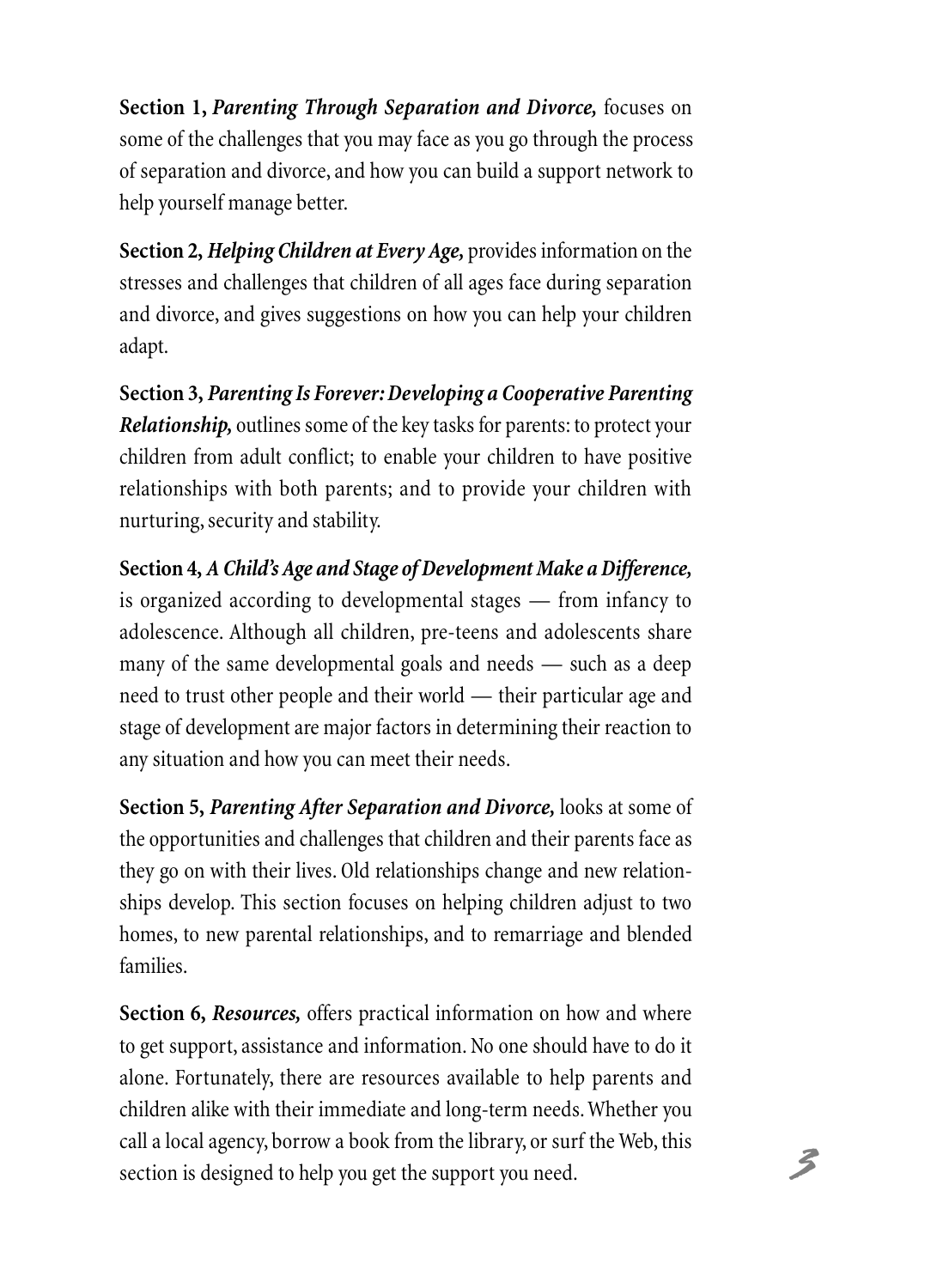*Section 1*

# **Parenting Through Separation and Divorce**

DIVORCE CAN BE such a painful experience that many parents find it difficult to respond to the needs of their children just when they need extra emotional support and attention. To help your children cope with divorce, you need to learn to manage your own feelings and new circumstances. This section focuses on some of the challenges that you may face as you go through the process of separation and divorce, and how you can build a support network to help yourself manage better. Like many other parents in similar circumstances, you can move on and help your children move on too.

# **Knowing What to Expect**

*4*

Divorce is not a single event, but a process that unfolds over time. It involves a series of family changes and reorganizations that may take several years. The events and emotions that accompany these changes cannot be dealt with overnight. It takes time for everyone in the family to adapt.

Separation and divorce can be an emotional roller coaster. You may experience feelings of anger, isolation, anxiety, euphoria, depression, guilt, loss of control, fear, incompetence and insecurity. You may doubt your ability to deal with the needs of your children because you also face pressing needs of your own. Sometimes parents may feel that they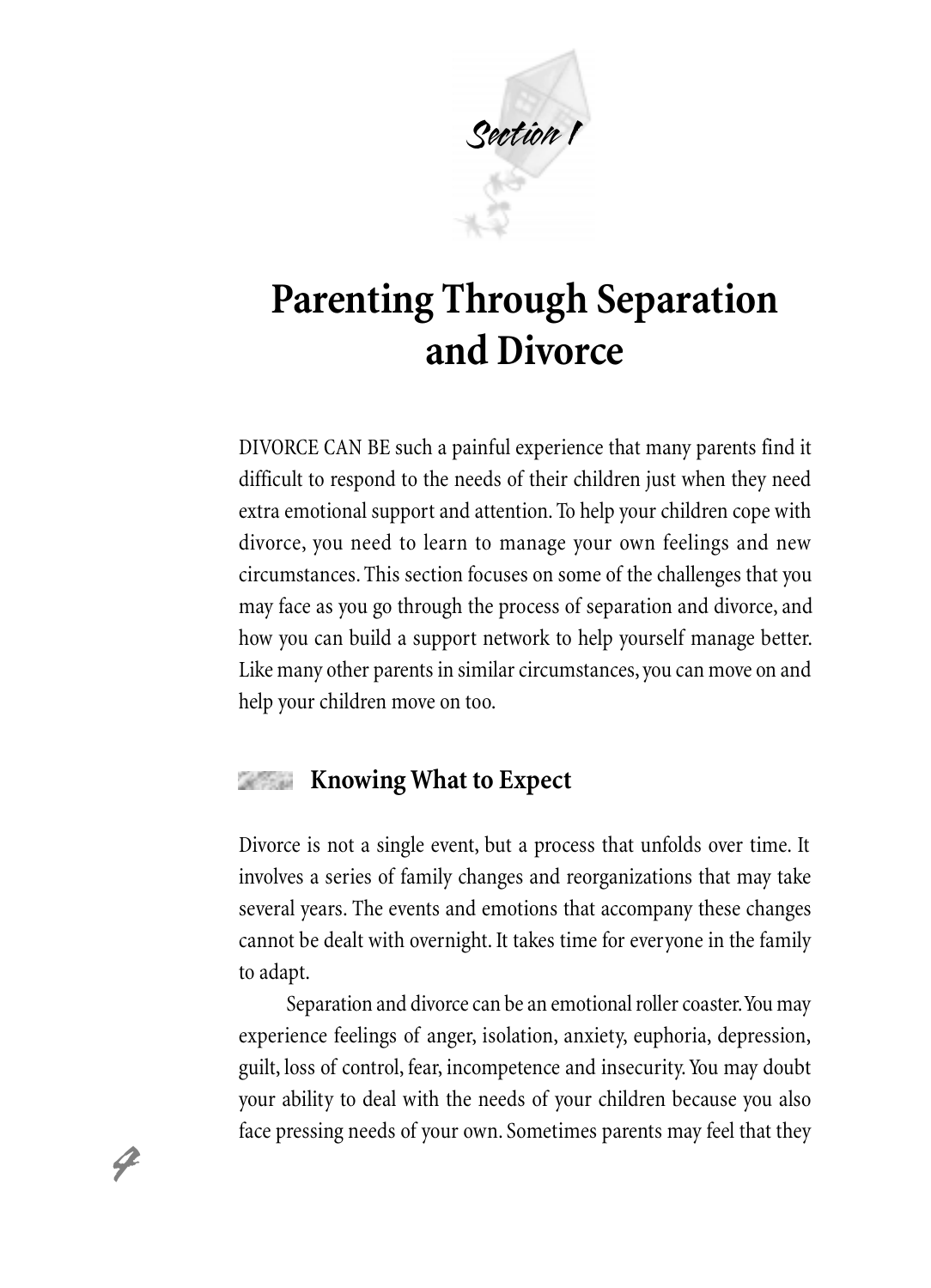have failed their children, and may doubt their own worth. These emotions and difficulties are a natural part of getting through separation and divorce.

# **New Challenges**

There is no doubt that the process of separation and divorce is one of the most difficult experiences in an adult's life — socially, emotionally and financially. Most parents are ill-prepared for all of the challenges and adjustments they may face, including:

- Changing homes, neighbourhoods and schools, which may lead to a sense of instability and the loss of relationships and support systems.
- Economic changes two households cost more to maintain than one. Some parents may face a sudden financial crisis. (See page 65 for information on how to get financial assistance.)
- Difficulty in concentrating on your job. Or you may immerse yourself in work, especially if you are no longer living with your children.
- If you are not living with your children, you may feel as if you've been cut off from their lives.
- You may have increased demands and responsibilities if you have the major role in caring for the children. It may seem that you don't have enough hours in the day to spend time with your children, and still find any time for yourself.

It's not surprising that with all the pressures of divorce, parents are under even greater stress. That's why it's so important for you to carve out some time to take care of your own needs. Try to schedule time for activities that help you get in touch with yourself, whether through a hobby, physical activity or simply relaxing quietly. Allowing yourself occasions to break away from the momentum of "doing" and simply "be", even for a few minutes, will help you regain your balance. It will give you a better sense of perspective and will help you stay on top of the day-to-day stress of work, children, and the separation or divorce.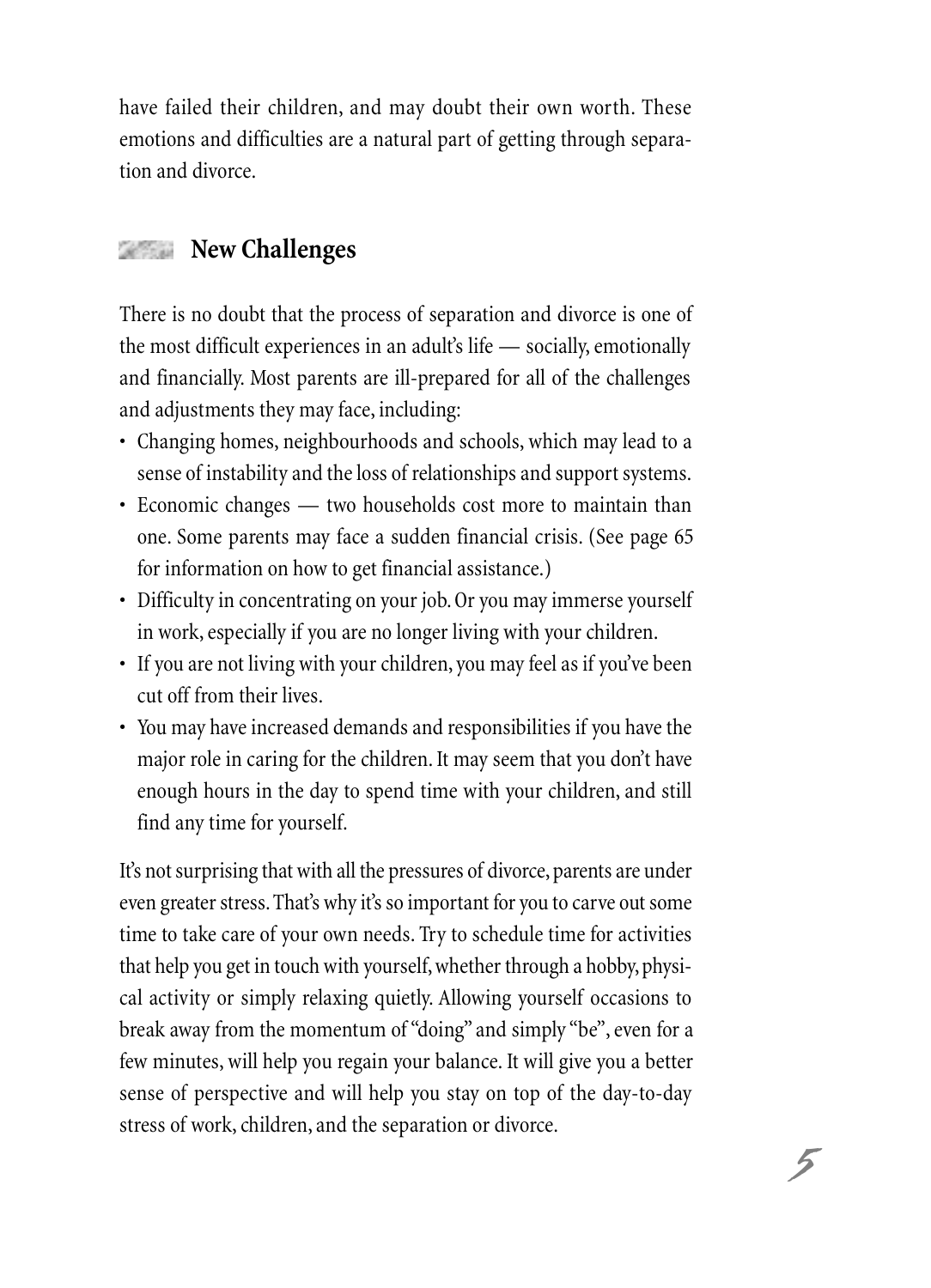Parenting<br>through separation<br>through diverse Parenting ough som

Here are a few suggestions for activities to treat yourself to:

- take a walk
- photograph flowers
- enjoy a long soaky bath
- sing in a choir
- ...

#### **Getting Help and Building a Support Network** H<sup>err</sup>an

All of us need "emotional" support as well as "practical" support. Family and friends, support groups, professionals, as well as other support services in your community, can all help you adjust to the changes in your life. It is important to reach out for advice, encouragement and understanding to help reduce tension and the feelings of isolation and depression that often go along with separation and divorce.

Also, by reaching out to other adults, you are teaching your children a very valuable lesson in life: we all need help from time to time, and learning from — and leaning on — others is an important part of living and growing.

## **Personal and Family Support**

Most parents rely on outside support at one time or another.

• **Family and Friends** — Separated and divorced parents, especially those who live with their children, are often so busy with their child's day-to-day needs that they may neglect relationships with close family members and friends. Yet these people are the best allies you may have. They listen, give you a chance to enjoy the company of other adults, and help you get organized. They can become role models or sympathetic adults for your children. Family and friends can offer something crucial — compassion and understanding. Time alone with family and friends can help you get used to a new lifestyle.

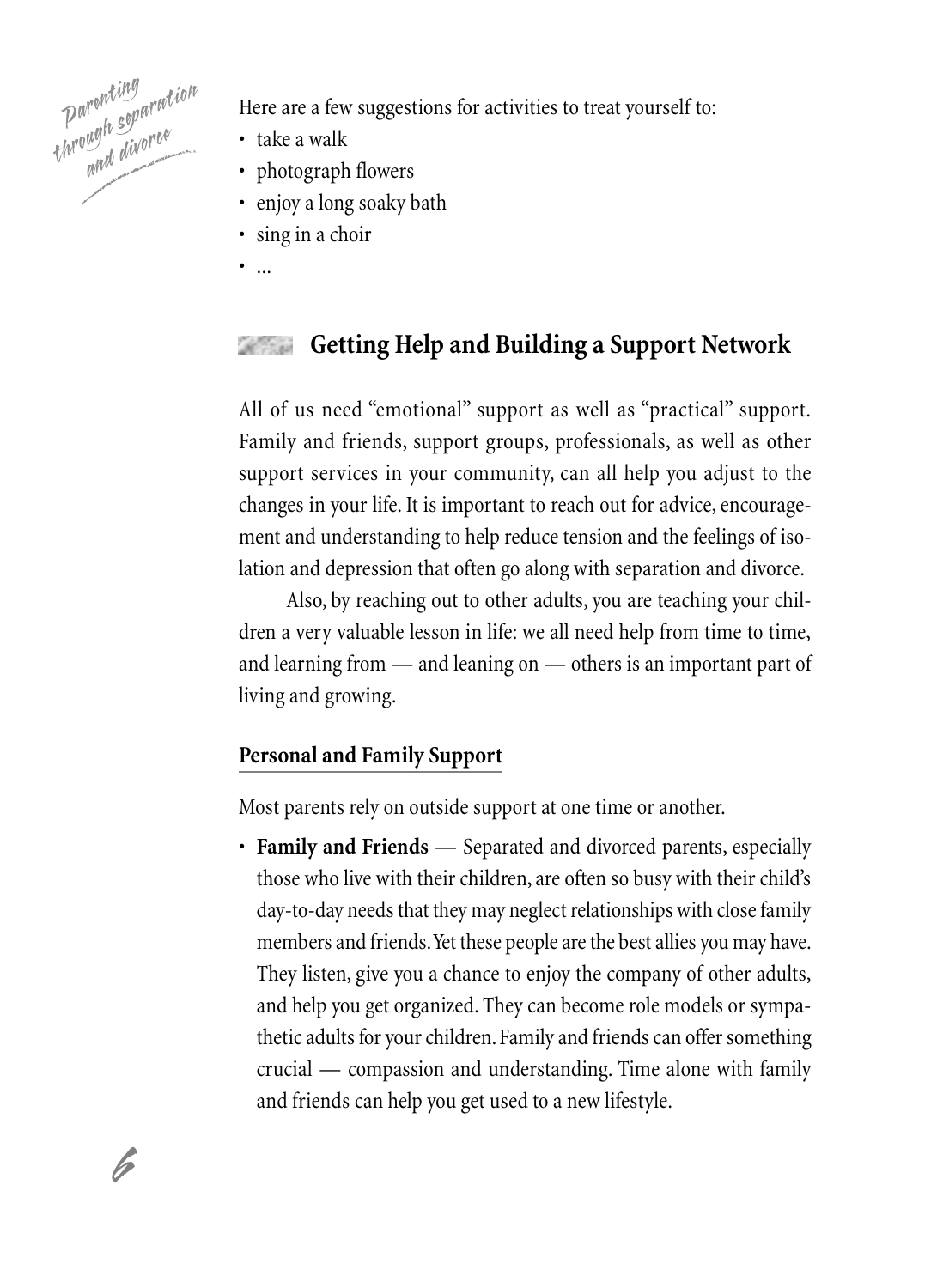- **Health Care Professionals** Your family doctor, your children's paediatrician, or the staff at a community health centre are an important resource when you or your children are experiencing difficulties. They also can recommend other professionals or services available in the community.
- **Support Groups** Many community centres and organizations offer support groups where people in the process of separation or divorce can talk about their feelings and experiences. Since parents often face similar problems, others in this situation can be a source of great comfort and inspiration.
- **Professional Counsellors** If depression, anger or loneliness interfere with your work, home tasks or parenting, professional counselling from social workers, counsellors, psychologists or psychiatrists may help.

If you are still considering ways to stay together, talking to an experienced marriage counsellor could be beneficial. A marriage counsellor can help you take steps to resolve conflicts, remedy past grievances and improve your relationship.

- **Family Mediators** Family mediators can help parents resolve their disputes and develop a coparenting arrangement out of court. For more information on family mediation, see pages 27–28 and 66–67.
- **Community Resources** There may be other resources in your community to help with your family's physical, emotional and social needs.
- **Family Service Agencies** provide a range of services, including family life counselling, educational programs, family violence prevention and intervention, and credit counselling and referrals.
- **Other Organizations and Services,** such as family- and youthserving organizations, family resource programs, local religious congregations and community information and referral services can provide support, or help you find the help you need.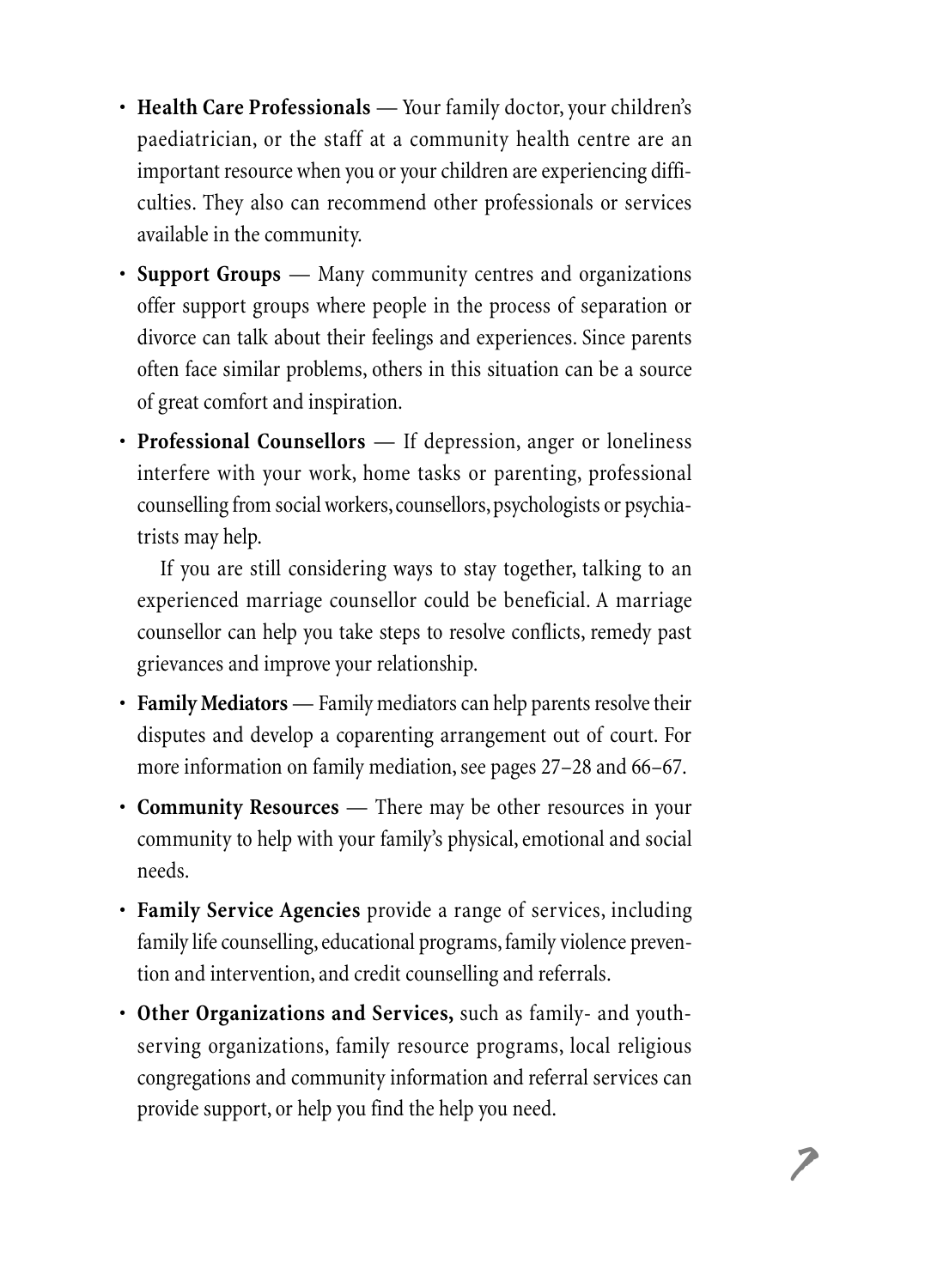Purenting Parenting<br>through separation<br>through diverse ough som

• **Local Libraries** have books, magazines, audio-visuals and Internet access on a range of helpful topics. Ask the librarian for assistance.

See pages 56 to 59 to locate these and other community resources.

# **Legal Support**

The decisions that parents make during the process of separation and divorce are important and have long-term consequences. Family law is complicated, and everyone benefits from sound legal advice in this situation. There are a lot of family lawyers in Canada who can inform you of your rights and responsibilities. How much you must rely on your lawyer depends on your individual situation and on how you decide to approach it. See pages 67 to 69 for information on how to find a lawyer, apply for legal aid and obtain pamphlets about family law, the Federal Child Support Guidelines and other related issues.

# **Getting Immediate Help**

If you are feeling "out of control," extremely depressed, or involved in child or spousal abuse, don't delay getting help. Some people or services to contact include:

- distress (help) lines (refer to the front page of your telephone book)
- hospital emergency departments
- shelters for abused women (phone numbers are often listed in the front pages of the telephone book)
- 911, police, fire or ambulance (refer to the front page of the phone book).

*8*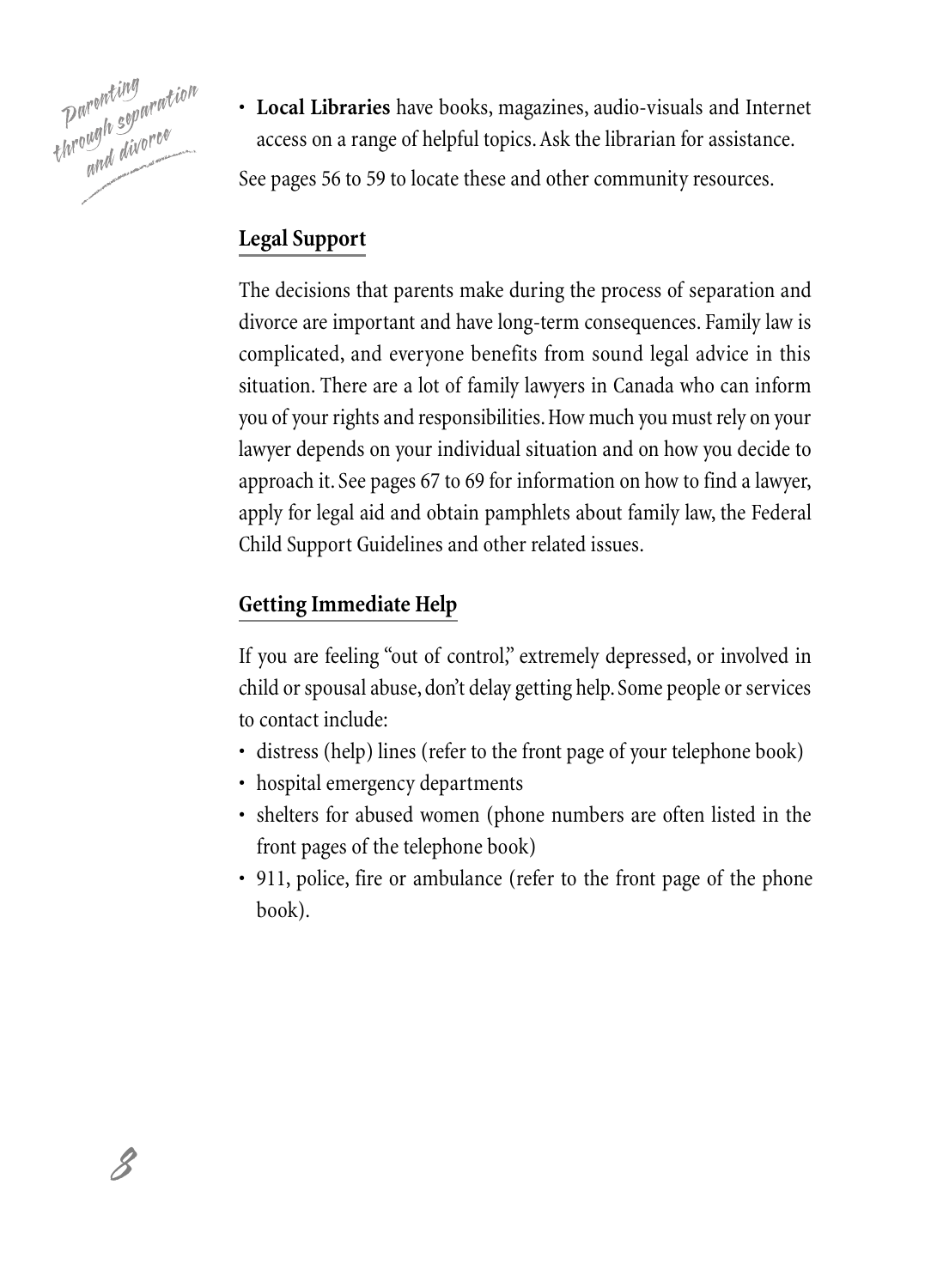#### **Helping Yourself Helps Your Children** <u>All Ca</u>rlos

Reaching out for support for your personal needs during separation and divorce will make you better able to respond to the needs of your children. Knowing more about how children, at each stage and age of development, experience separation and divorce will help too. The next section describes some of the feelings children and youth commonly experience as their parents divorce, and how you can help them adapt to the changes involved and move forward in their growth and development.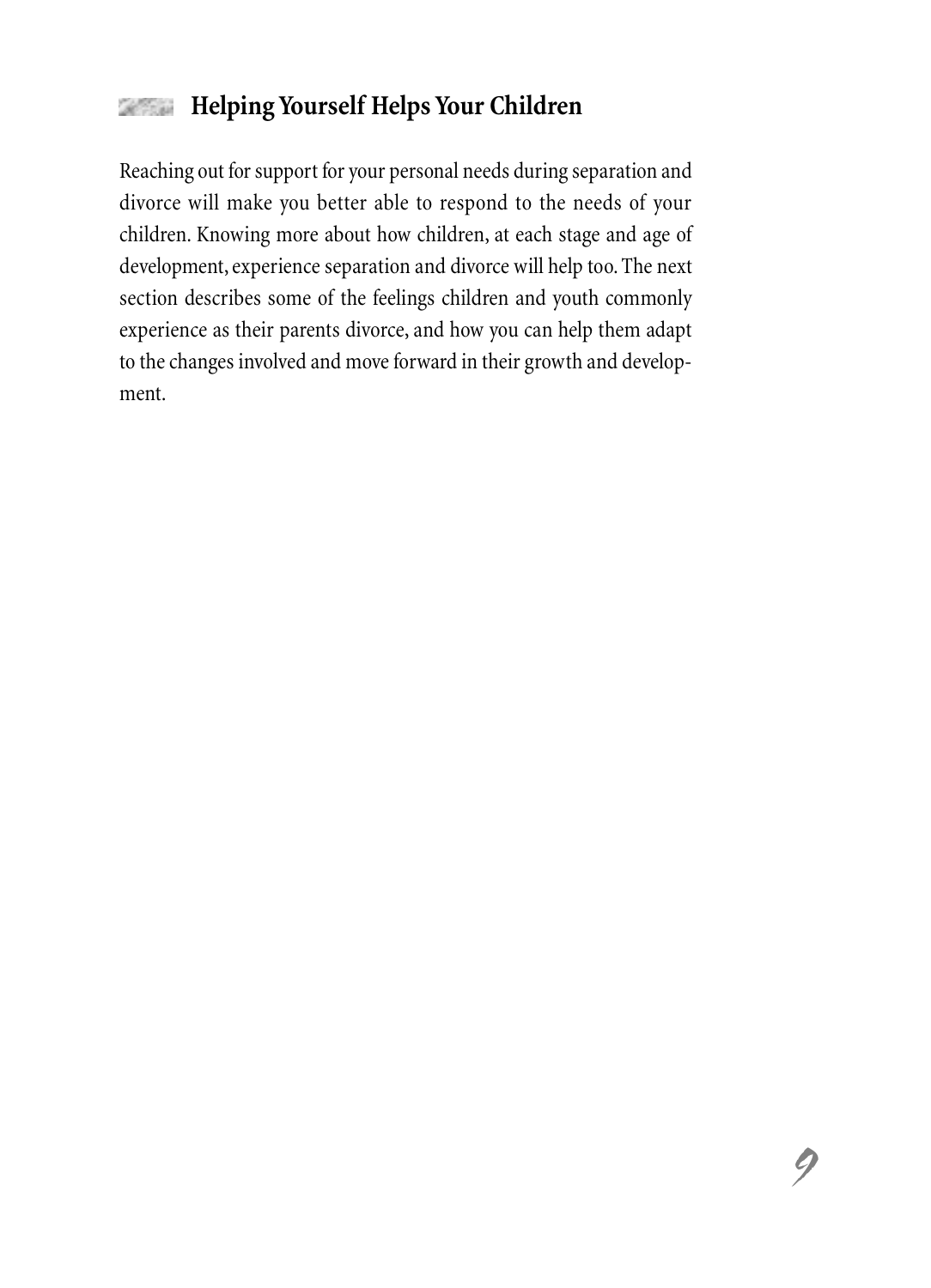*Section 2*

# **Helping Children at Every Age**

# **Looking at Divorce Through the Eyes of Your Child**

## **Younger Children**

It's important to keep in mind that however you as an adult understand or experience the situation, your children see and experience it differently.

No matter what their age, children have a limited ability to understand what is happening during a divorce, what they are feeling, and why. That doesn't stop them, however, from trying to figure out "the big picture." Younger children see things from their own perspective, that is, they see themselves as the cause of events. This is why younger children often blame themselves or invent imaginary reasons for their parents' separation and divorce. "If only I had behaved better or helped Mom and Dad get along better, they would still be together," many children say to themselves. They may imagine that their parents will walk out the door and never come back. Too afraid to tell anyone, they believe they are the only one in the world who feels this way.

Most children believe their parents will get back together, or wish that they would. Because of their limited ability to imagine the future, younger children cling to the only reality they know. Even children who have experienced or witnessed abuse may wish their parents would stay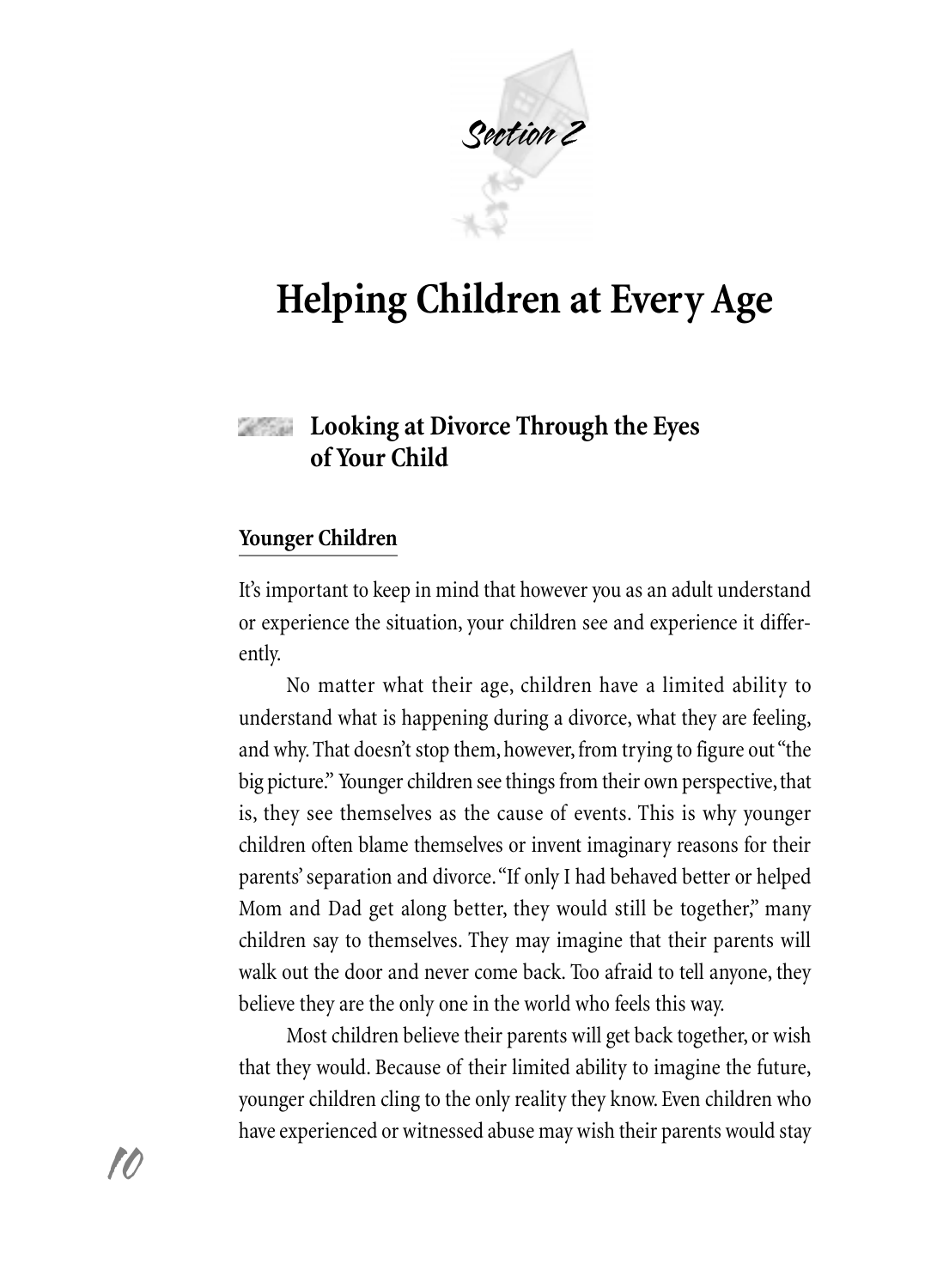together. No matter what the circumstances, children develop a profound bond and a deep sense of loyalty to both parents.

Because children first learn and build their sense of self by watching and interacting with their parents, those children who witness parental arguing often experience it as though they are personally involved. Young children cannot separate themselves from their parents. Worse still, it is very hard for children to understand why the two most important people in their lives, on whom they depend for their very safety and survival, cannot get along. Just because they argued with a sibling or friend, that didn't make Mom or Dad leave. So why would Mom or Dad move out just because they have been arguing? Children do not understand why an argument would cause one of their parents to leave.

When parents continually argue, their children get caught in the middle. They worry about having to take sides and about pleasing both parents — a very heavy burden for a child.

### **Pre-teens and Teenagers**

Children of this age have a growing ability to understand human problems. At the same time, they are becoming their own person. Developmentally, pre-teens and teenagers are going through a lot of change. They experience conflicting emotions and needs — sometimes torn between wanting independence and protection, freedom and guidance, love and detachment. Whereas younger children typically view divorce as the enemy, pre-teens and teenagers tend to hold their parents accountable for the divorce. They will most likely react to their parents' news of separation with anger, and older teenagers may wonder about their own capacity to build good relationships.

It's important to be aware that the emotional experience of anger is common to all children, just as it is to adults. But children, pre-teens and teenagers express it differently. As a basic human feeling, the experience of pain is at the heart of anger.

*"They would fight a lot and I was really young, and I didn't really know what was happening and so I would think it was my fault. And I would sit in my room and not know what to do. And I always thought that maybe it was my fault."* LAUREN, 13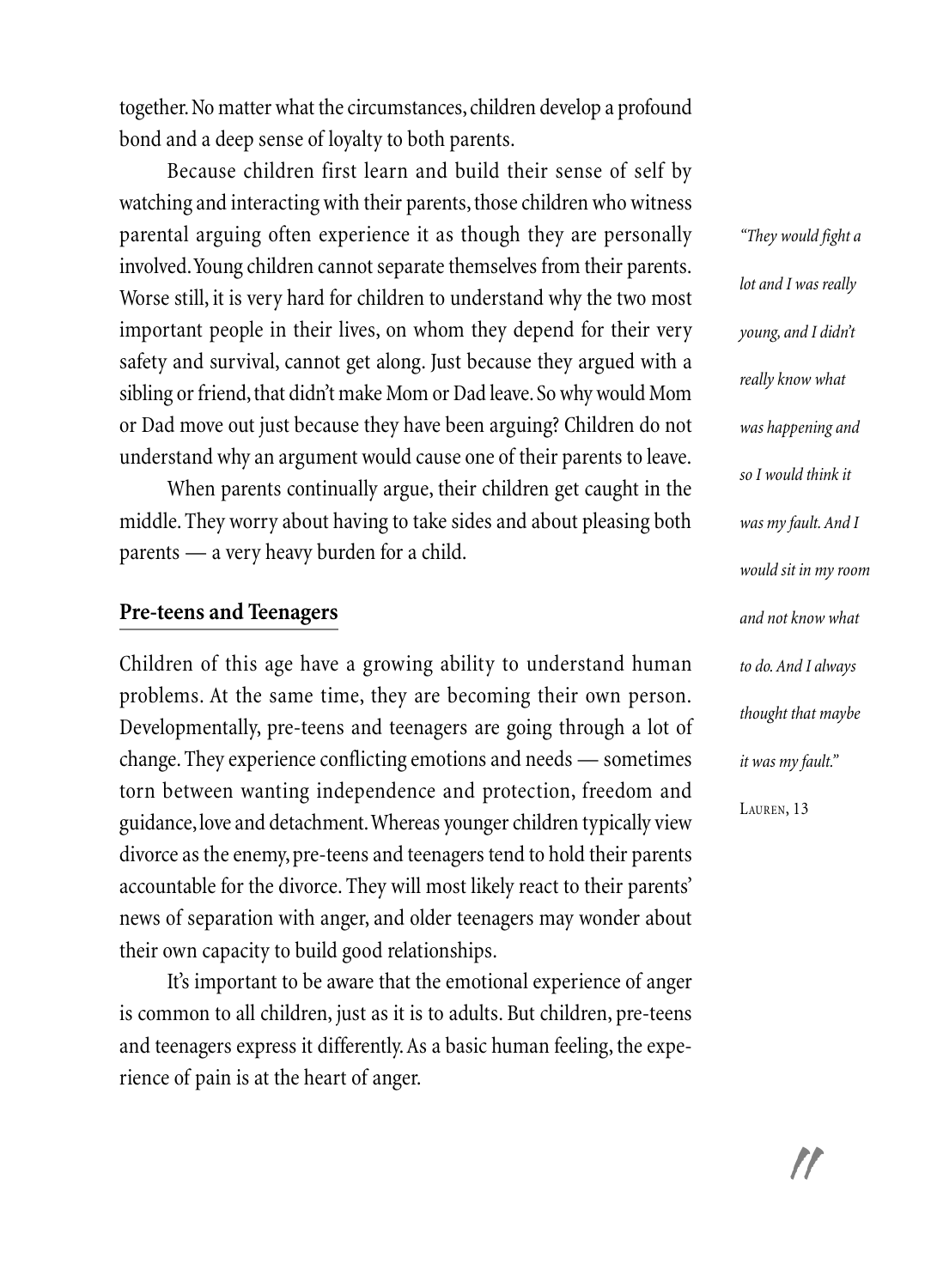Helping children

#### **Talking to Your Children About Your** <u>Marina de </u> **Separation and Divorce**

Talking to your children about your separation and divorce is often the hardest and most emotional step in the process, yet how parents handle this crucial step can set the pattern for future discussions and influence the level of trust children feel in the future.

Telling your children that you are separating or getting a divorce will trigger a variety of responses that can vary from confusion, fear and sadness to anger, guilt and shock. Your children will want to know that you will not abandon them, physically and emotionally.

Take the time to handle this process thoughtfully and carefully. In particular, create a safe environment for these discussions with your children. For example, if there's too much conflict between parents, it's best for only one parent to explain what's going on. Here are some practical suggestions:

- Think in advance about a good time and place to talk to your children. Choose a place where your children will feel comfortable. It's a good idea to have subsequent conversations with each child alone, especially if there is a significant age difference between them. Their abilities to understand the situation and their reactions to the news are quite different.
- Keep in mind that most children would benefit from several shorter talks, rather than receiving all of the information at once.
- If appropriate to the situation, it's best for both of you to be together to tell your children. This will reassure them that they are not being abandoned and that you will cooperate in their future.
- Avoid waiting until the last moment. Contrary to popular belief, delay will not protect children from anxiety.
- Tell children, in general terms, why the separation is taking place. Remember to think about their age and stage of development. Children need to know that separation and divorce is not their fault. In other words, separation and divorce is an adult problem: "Mom and Dad could not find a way to work out our problems or to make things

*12*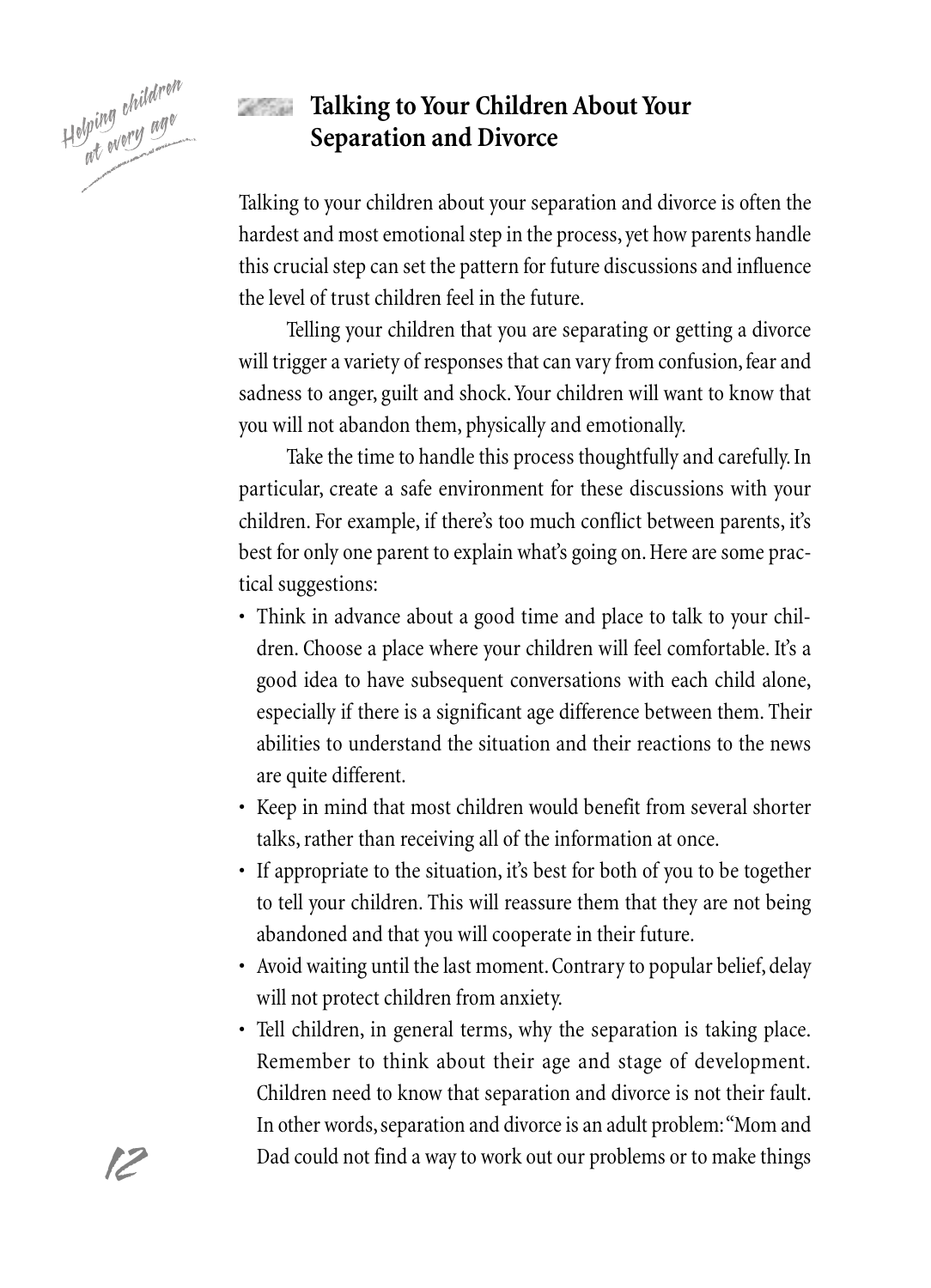any better. We've made mistakes and we're sorry that we're causing you pain."

- Plan what to say ahead of time. Above all else, be genuine. Depending on the circumstances, here are some messages that may be useful:
	- "Separation is a grown-up problem and you are not to blame. It is our problem and we will work it out."
	- "I/we know it seems unfair that these problems cause you pain and unhappiness. I/we wish things were different, too, but they're not, and we all have to work at accepting the changes in our family."
	- "We won't be living together any more, but we both love you no matter where either of us lives."
	- "You will always be part of a family."
	- "I/we want you to say what you feel and think. You may feel worried, angry and hurt. I/we understand because adults often have these same feelings too."

Give your children lots of opportunities to ask questions and share their thoughts and feelings. Because younger children may be afraid to ask questions or don't yet have enough experience to express their ideas, you may want to raise some questions that may be on their minds. If they are quiet during the discussion, remember that children need time to digest information. Be prepared to revisit the discussion and let them know that you are willing to talk about things as often as they need or want to.

Some children will have suspected a separation. For others, it will come as a complete shock. Children need time to adjust. Although some children may feel relieved that things are finally out in the open, they will still feel vulnerable and insecure. At first, children of all ages may not be able to imagine life without both parents under the same roof, no matter how strained or difficult family life may have been. Parents need to be patient with an unhappy child or youth.

Teenagers have the advantage of a growing maturity and understanding of human relationships. However, this greater understanding makes them aware of how life will change, from housing to disruptions in their school and social life. Therefore, pre-teens and teenagers will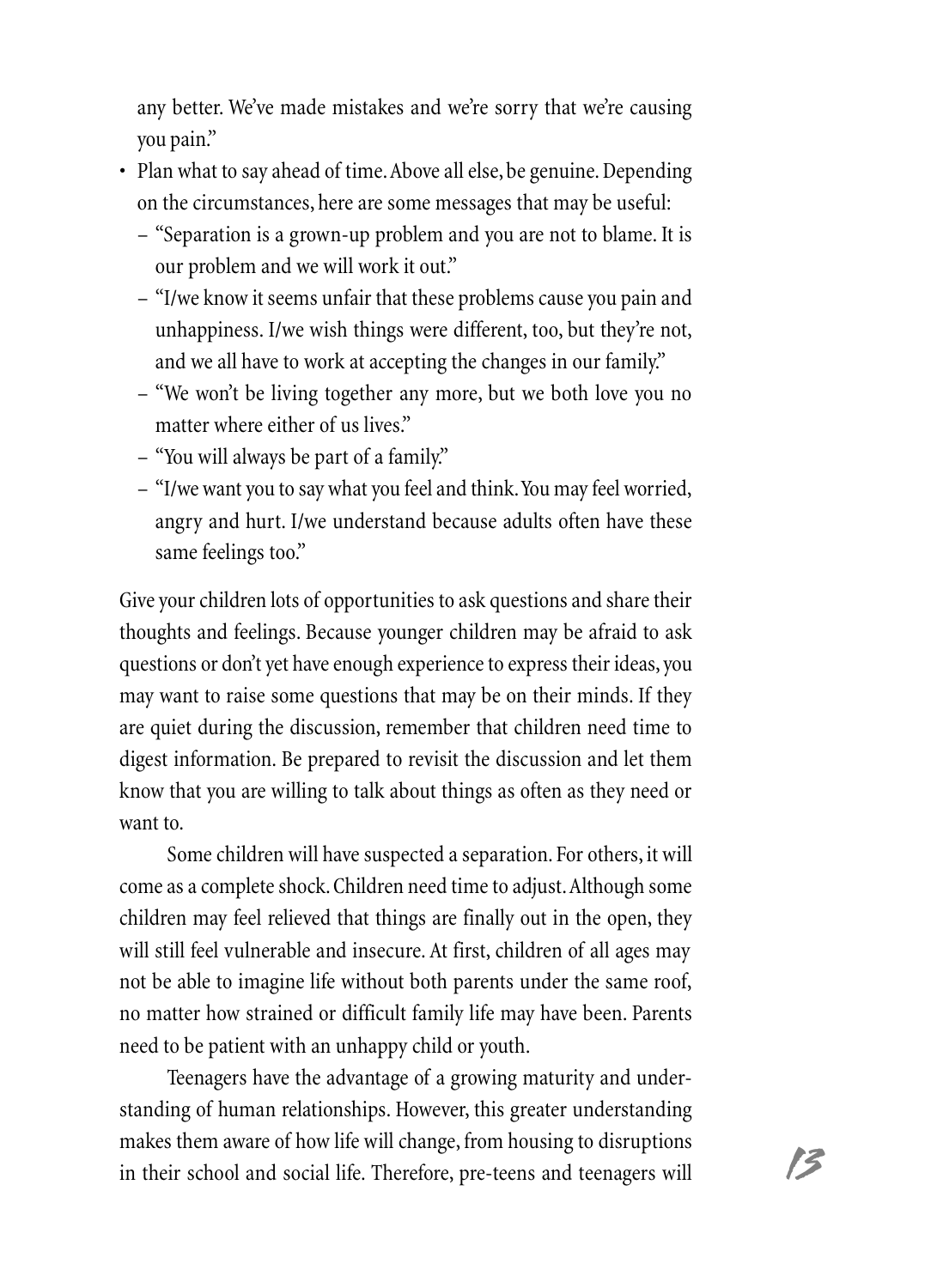Helping children a wery age

worry about how the divorce will affect them — both now and in the future. You can help by encouraging them to talk about their feelings, express disappointment and fears, and give them some say in how to deal with changes likely to occur.

You may be surprised by how much grief your children experience after hearing news of the separation. In some cases, a child's grief is quite profound. This can be very difficult and upsetting to deal with. Being a loving parent means that there are times when you may feel guilt. However, it's important not to let yourself think "I should have done more." As a parent, it's natural to always want to do the best for your children, but feelings of guilt are usually not in your best interests or those of your children. Guilt may add to an already deep sense of personal loss and sadness, and may provoke self-destructive thoughts. Feelings of guilt can also cause us to become defensive and closed to others.

*Communicating Effectively with Children, Pre-teens and Teenagers*

COMMUNICATING WITH your children is how you build their trust and sense of security, and assure them that their needs will be taken care of. These suggestions may help you communicate more effectively with your children.

**Look for cues and clues.** "Communication" is not the same thing for children as it is for adults. Children don't have the emotional and intellectual maturity to express themselves through words alone. Often, younger children communicate their innermost thoughts through playing, drawing, writing and building. By being attentive, you will learn to recognize and understand the meaning of your children's activities, facial expressions and body language.

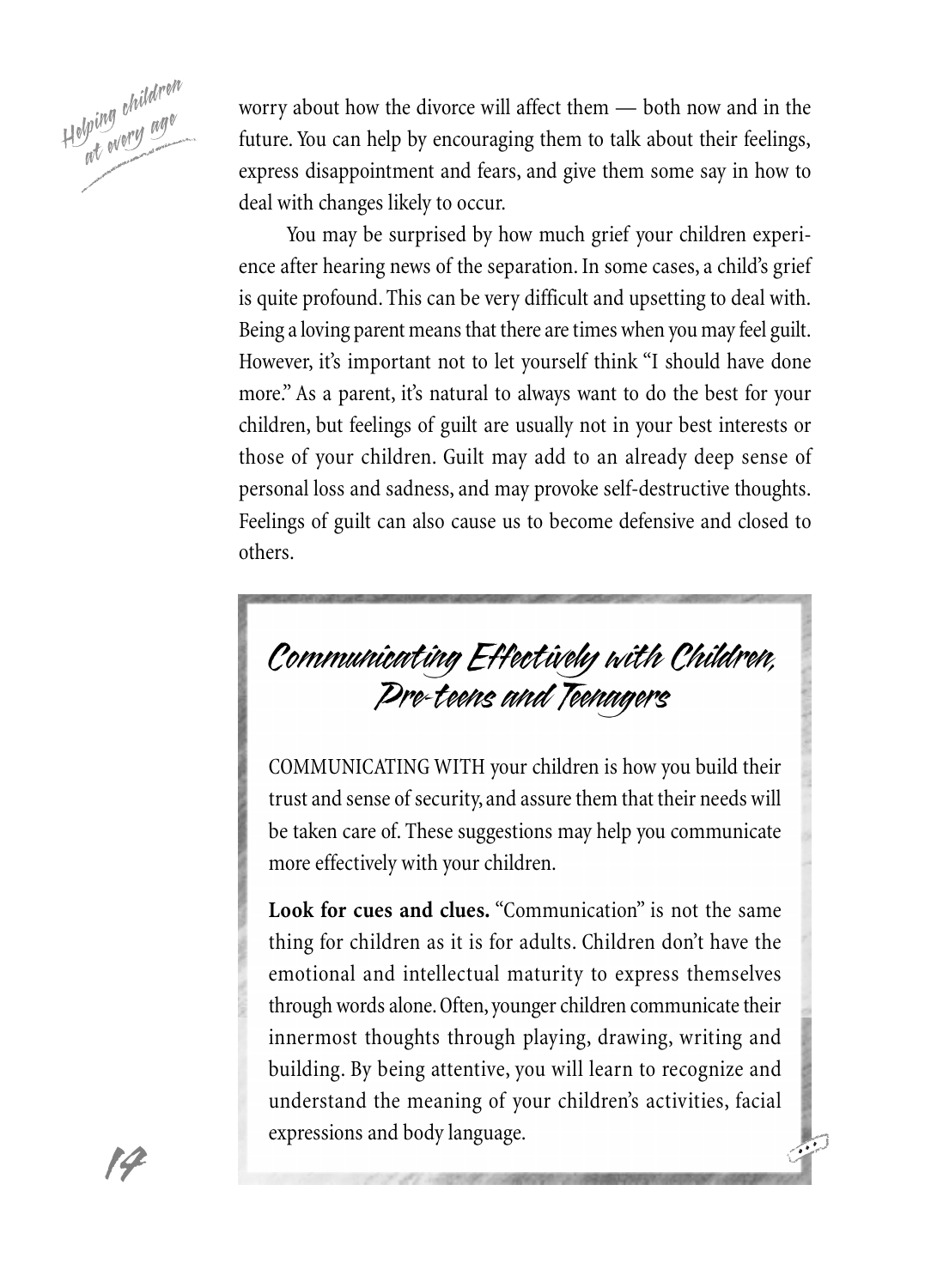**Become a good listener.** "Active listening" is a skill that you can learn to help communicate effectively — with adults and with your younger children. For example, by paraphrasing (gently repeating your child's statement in slightly different words), you can reassure children that they are being heard and understood. Active listening can also help children put a name to their feelings. As you are paraphrasing your child's statements, you can "label" the feelings the child is expressing, for example, "It sounds like you feel frustrated/you are angry/you are scared."

**Build their understanding over time.** Children can grasp more and more about a situation as they get older and develop more intellectual skills. Provide opportunities to go back to topics and talk about them again.

**Give children and teenagers a say in their lives.** You need to be in charge, not your children — but good parenting involves listening to your children and giving them appropriate choices so they don't always feel powerless. As much as possible, encourage your children to express their needs and opinions, and to be part of family decisions such as recreational activities, vacations, special occasions and clothes. Clearly, there is a big distinction between giving children choice in day-to-day activities, and putting them in a position where they are responsible for making adult decisions. But children need to know that their voice will be heard when adult decisions are made about issues that affect their lives.

**Practice indirect communication with younger children.** Indirect communication is a creative tool to help parents communicate with children. Many parents instinctively use indirect communication when explaining complex or confusing ideas to their children. You can use books, storytelling, hand puppets, dolls, action figures and drawings to help children talk

*15*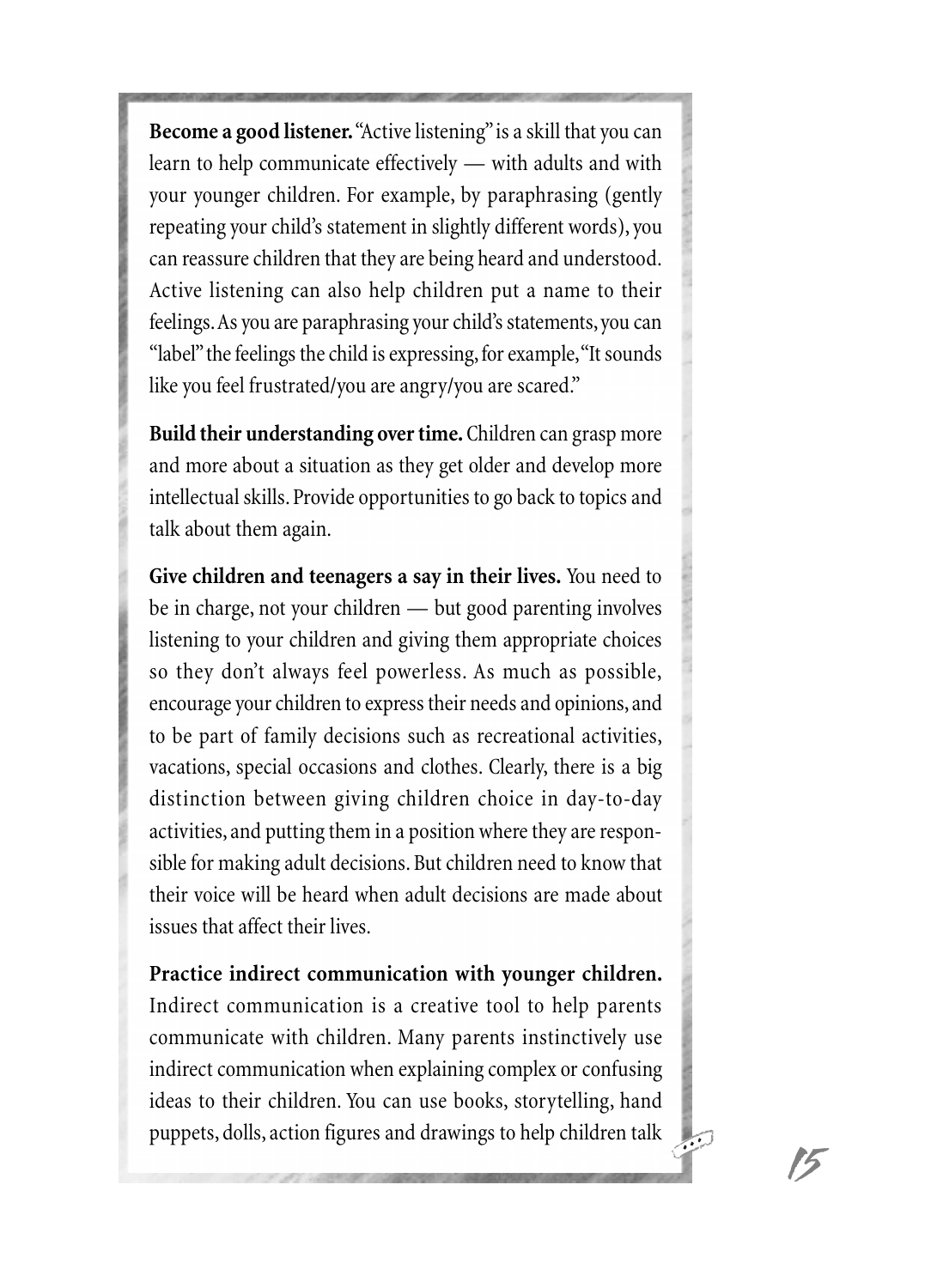Helping children

about or act out their feelings. The type of indirect communication you choose will vary according to your own comfort level and your child's age and interests.

You can use indirect communication by telling your child a story about imaginary children in the same circumstances. The more these stories include the child's specific worries and fears, the more effective they will be. For example, you may tell the story of a child who feels sad because he can no longer kiss both Mommy and Daddy goodnight. By asking "how do you think the little boy in the story feels?" the child has the opportunity to talk about his or her own feelings. This technique is particularly effective for parents and children who have trouble expressing their feelings.

Indirect communication can help you to:

- give your children an opportunity to explore their feelings, without them worrying that you might be angry or disappointed
- help children realize that others face the same situations
- gain insight into your children's thoughts
- strengthen feelings of closeness and understanding between you and your children
- give your children some examples of healthy coping strategies.

**Communicate directly with pre-teens and teenagers.** Preteens and teenagers want to be respected for their growing maturity and viewpoints. When older children are spoken to as though they are young children, they are likely to feel insulted — just as you would. It is usually best to be direct with pre-teens and teenagers, and avoid giving lectures or disguising the point. But remember, you know your own children better than anyone. Use your judgement.

Pre-teens and teenagers want to have a say about the things they see as important. Although communication is not always

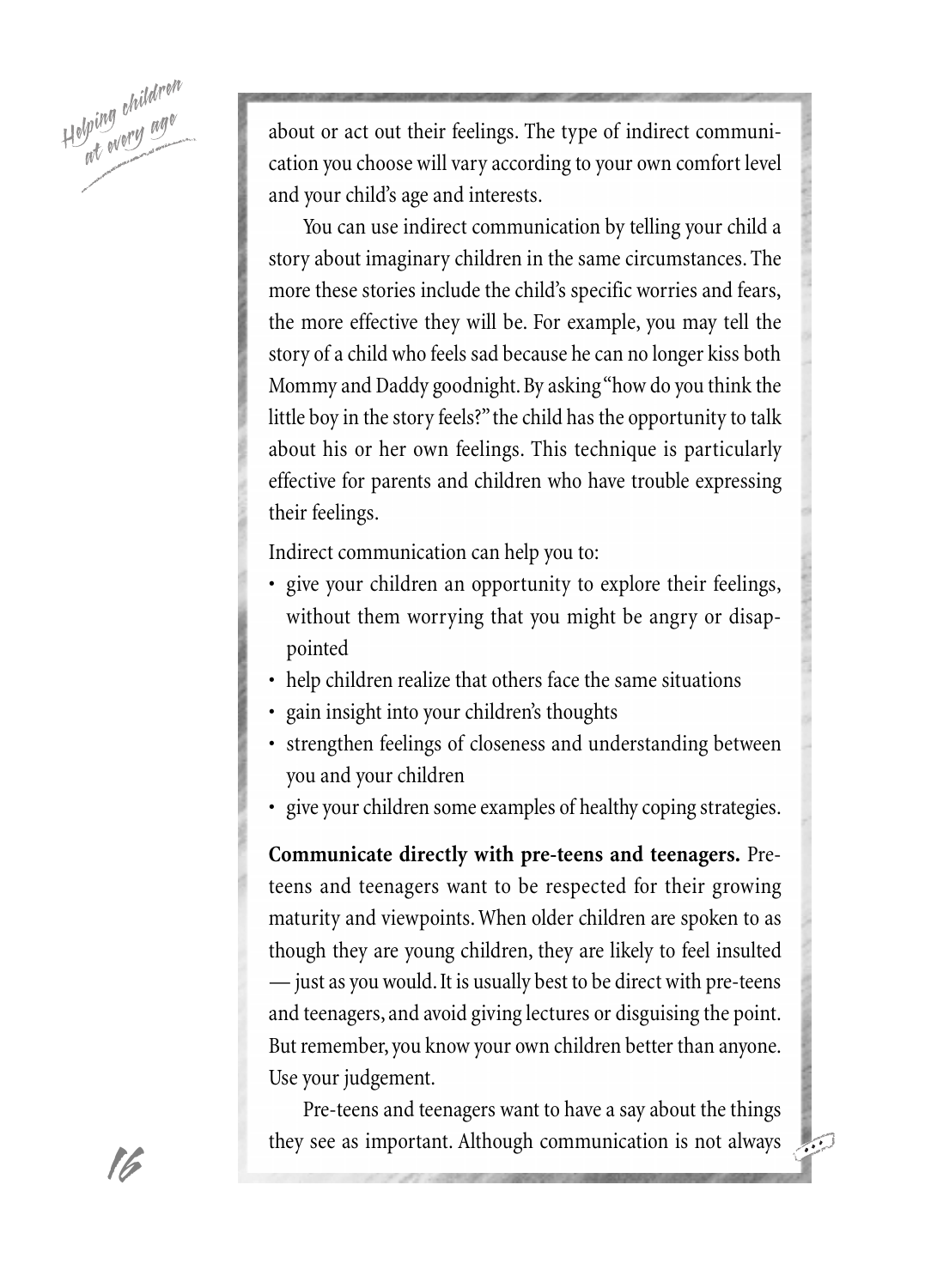easy with teenagers, you can provide opportunities for them to express their thoughts and feelings. Their developmental urge for independence and the need to be their own person create many opportunities for arguments. Some parents find it helpful to choose issues of disagreement very carefully. For example, what a teen chooses to wear to school is not an issue, but going to bed at reasonable time is not negotiable.

A direct style of communication, however, should not be confused with involving children in adult problems. Although your pre-teens or teenagers may even try to serve as your friend or counsellor, avoid placing them in those roles. Share your thoughts and feelings about the separation with other adults.

# **Maintaining Your Child's Community of Support**

A child's community of support provides a place of belonging. This community includes family, daycare, school and friends — the people and places they come in contact with, and influence them almost every day in their young lives.

Grandparents and other members of the extended family are very important for children, especially if they have already established a close relationship. If they don't openly take the side of either parent, relatives can provide emotional security and be an important influence on children. Grandparents, aunts and uncles can help children by keeping in touch, spending time alone with them and assuring them that the divorce is not their fault. Pre-teens and teenagers, in particular, need regular contact with their friends, from talking on the telephone to spending time together at school and social activities.

Teachers and caregivers should be informed if there is a separation or a change of address. It is particularly important to let teachers and caregivers know who will be picking up the children and when, and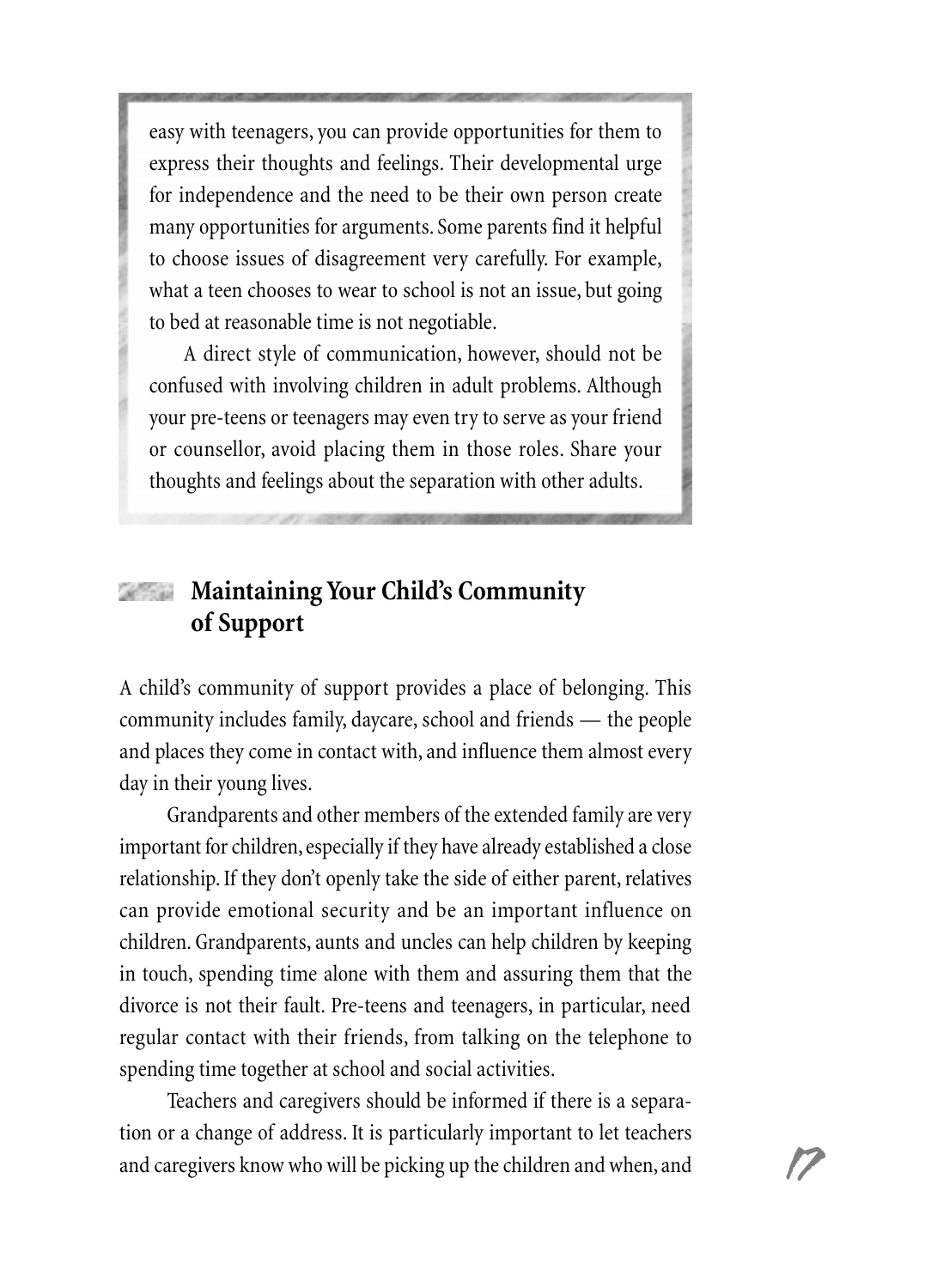Helping children aping chair.

who to call in case of a problem or emergency. Teachers and child care providers are especially significant since they spend so much time with your children. They can help provide a stable environment and a consistent routine. They can also help your children understand that they are not alone and that other children also experience separation and divorce. Good communication between teachers, caregivers and parents can help children adjust to the changes that divorce brings to their lives. They can play an important role by talking to you about any changes in your child's behaviour. Often, children do not express feelings directly, but teachers may notice signs of distress.

*What Parents Can Do to Help Children at Any Age*

- Children need to know how much they are loved by their parents. Be demonstrative — show your affection in words and actions.
- Create an environment where children are protected from conflict (for example, don't argue in front of them).
- Don't involve children in adult problems.
- Allow your child to express his or her feelings.
- Play with children. Play is literally the "work" of childhood. At all stages of development, playing alone, with adults and with friends helps children develop emotional, intellectual and social abilities.
- Avoid speaking of the other parent in negative terms.
- Spend some time alone with each child, even if it's just for a few minutes.
- Maintain as much routine and continuity as possible.
- Make sure children have opportunities to visit with relatives and spend time with friends.
- Stay in touch with child care providers and teachers. Most of

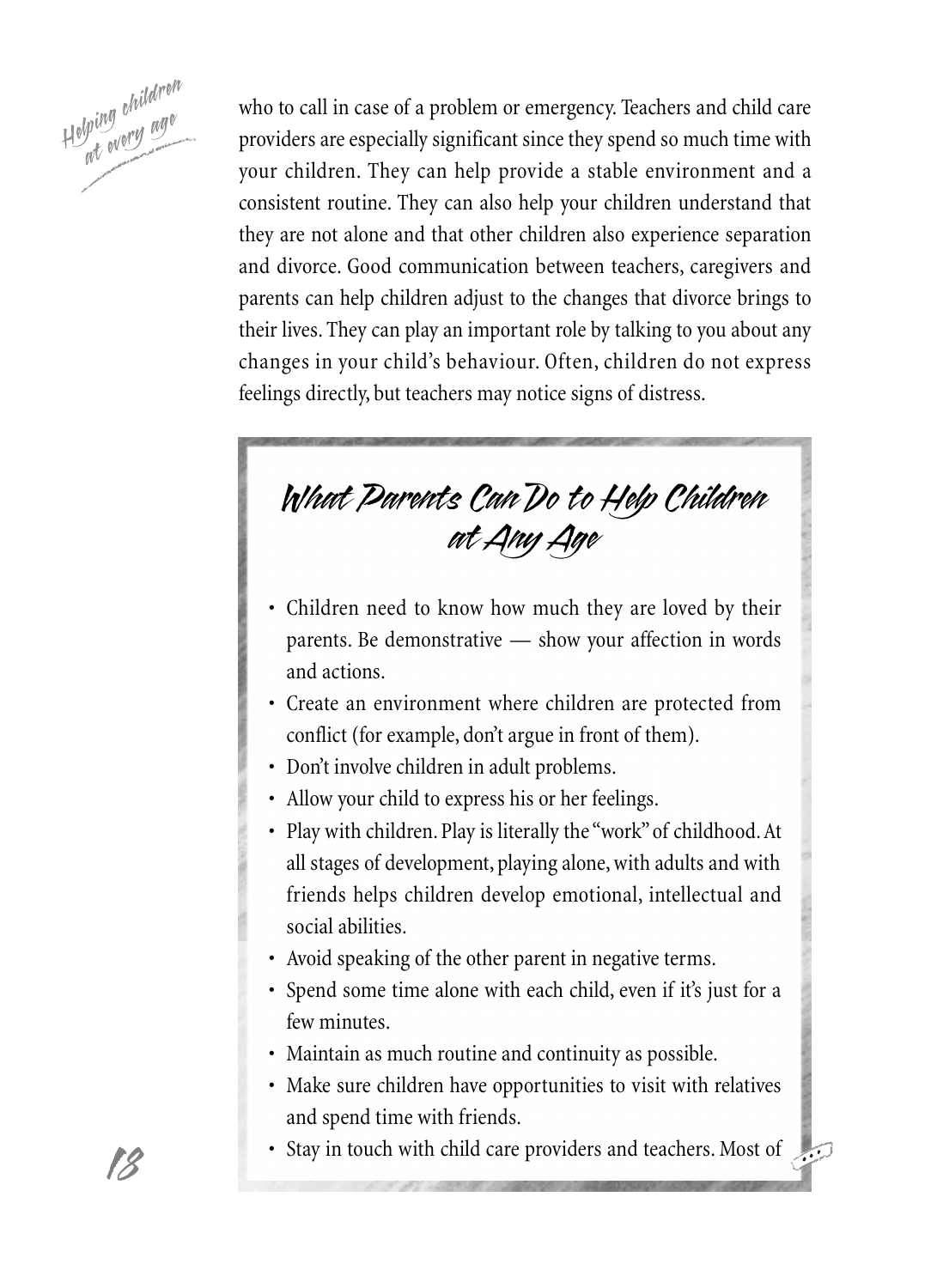them will appreciate your input and involvement, and will be happy to share their insights and ideas. They are also good sources of information on child development and community resources.

- Set reasonable rules and limits for your children's behaviour according to their stage of development.
- If you make promises to your children, keep them.
- Take care of yourself. Your children are depending on you.

# **When to Get Help for Yourself and Your Child**

Some situations require professional help. It is important for you, as a parent, to reach out for help when you are having trouble coping with additional demands, when you're dealing with violence or addictions, or when your child is in distress. Schools may have counsellors on staff or visiting psychologists or social workers. Parents and teachers should not hesitate to use them as a source of advice and information. For more information on where to obtain professional help, see the "Resources" section at the end of this booklet.

## **Violence in the Home**

Separation and divorce can increase the likelihood of violence in the home, even in families where it has not occurred in the past. For women and children leaving an abusive home, the period after separation is often a time when the violence escalates. It is important for victims to find a safe place to stay and to develop a comprehensive plan to help them remain out of danger. A shelter for abused women can help you during this transition period.

For children and youth, violence in the family often has a traumatic effect, causing their behaviour to change. It is typical for them to be afraid, upset and angry. Even if they seem to be coping well, your children need extra attention and care.

*"There's a lot of odd feelings. Feelings you never had before. Everyone says it's not your fault but you wonder sometimes."* ANDREW, 14

*19*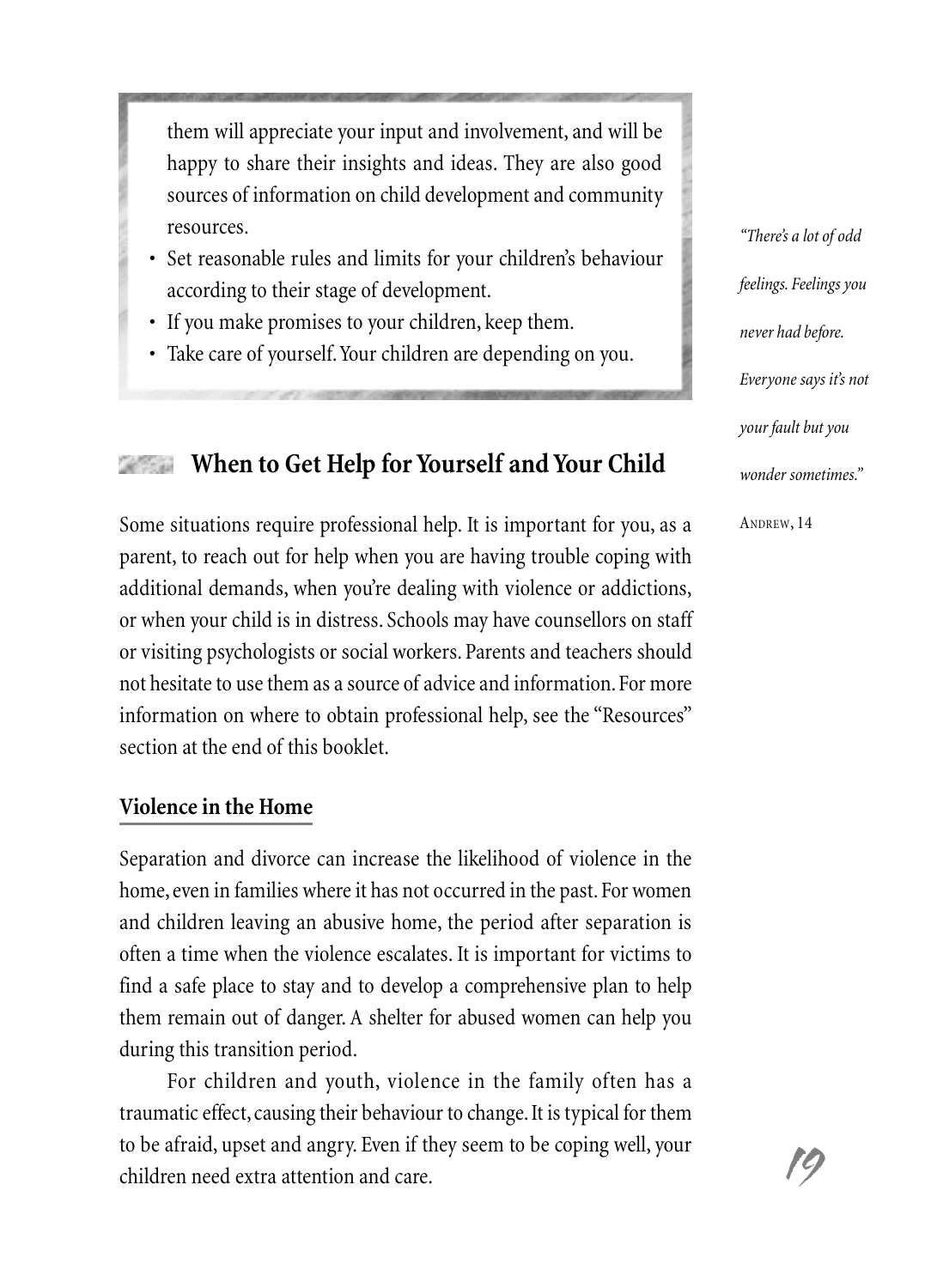Helping children

*20*

Regardless of their age, children from violent homes are at an increased risk of behavioural and developmental problems. They often suffer from anxiety and depression, and they may exhibit more aggressive, antisocial, inhibited or fearful behaviours. Even if they have not been assaulted themselves, children who are exposed to violence are emotionally abused. They experience similar symptoms to those children who are themselves physically abused.

Children who witness violence in the home often have a persistent fear for their own safety and the safety of brothers, sisters and the battered parent. They may also blame themselves for not being able to stop the violence (for example, by behaving better). For these children, feelings of self-blame, guilt, anger and fears about being different from other children may be more acute. They need help to understand that they did not cause the violence and could not have stopped it. They need to know that it is okay for them to feel angry and sad about losses that have resulted from the violence.

There are several things you can do to help your children deal with family violence:

- assure them that you love them;
- tell them as much as you can without name calling;
- listen to their feelings, assure them that these feelings are okay, and share some of your own feelings;
- don't be afraid to set limits in a firm, loving manner;
- take a little time every day to have some fun with them;
- encourage them to have friends and activities as soon as you resettle;
- let them be dependent they need to be able to depend on you;
- be clear with them that no one deserves to be abused, and that violence of any kind is not acceptable; and
- let them know that you also have needs to have friends and to spend some time alone.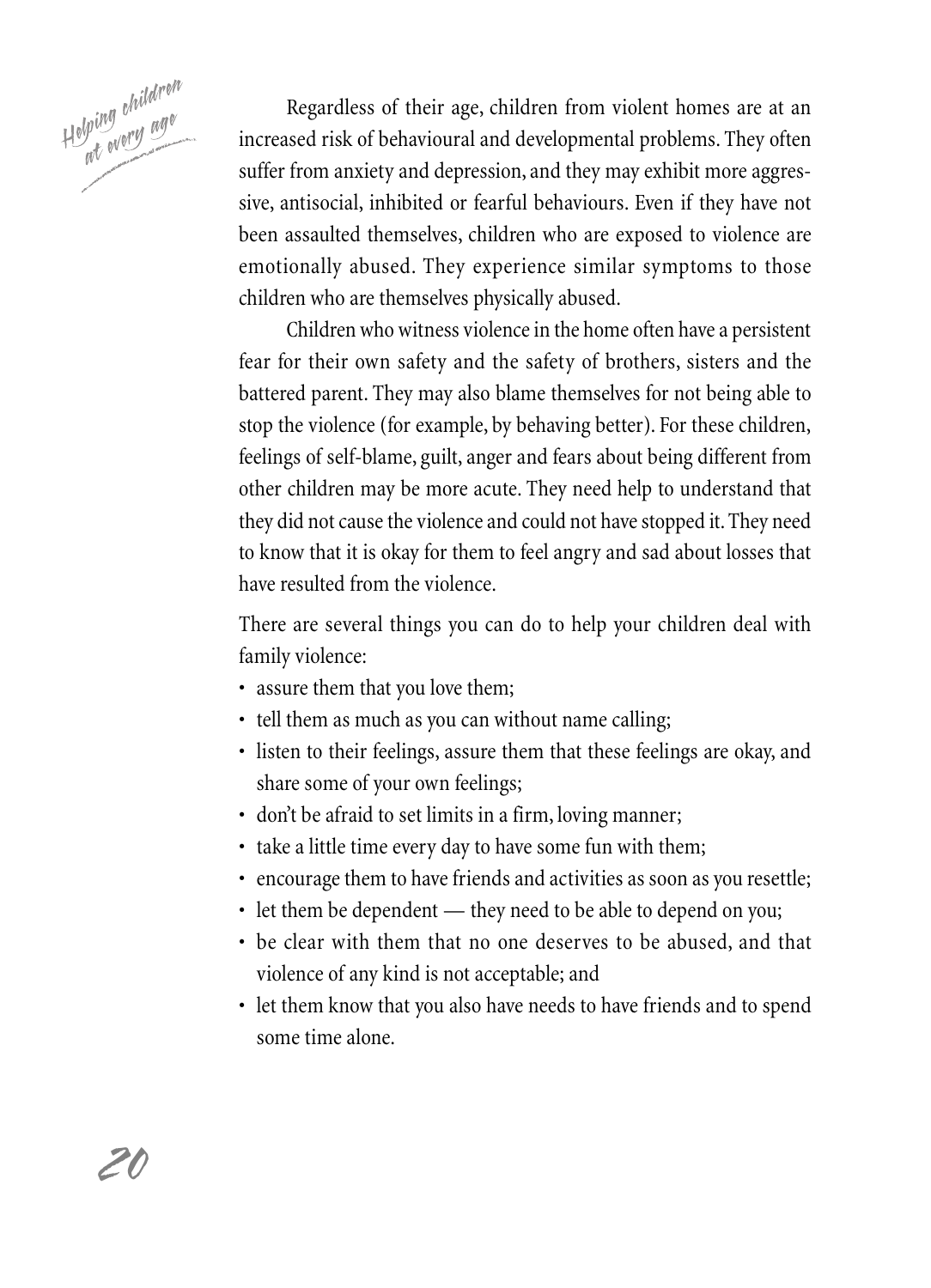All parents should become familiar with signs of child abuse. Parents should seek help if their children have been abused or if they suspect abuse. Contact the local child welfare agency or seek advice at a family resource centre. Even if children have not themselves been assaulted, children exposed to violence in the family may need help. Counselling and support for you and your children can help all of you deal with this difficult situation. Refer to page 69 of the "Resources" section for specific information on where to get support and information.

*Remember that you have made positive choices for you and your children. Credit yourself for your courage and strength.*

## **A Child Who Experiences Abandonment**

Abandonment can take many forms: the parent who walks away and refuses to have any further contact with the child, the absentee parent who rarely communicates with or sees the children only rarely, and the parent who slowly drifts out of the child's life over time.

Children who are abandoned by a parent may face significant problems. A child who is abandoned often feels an overwhelming sense of rejection. The thought that one parent no longer loves her, wants her, or even cares about her is potentially devastating to self-esteem and the future ability to form healthy, loving relationships. A child who has been abandoned may develop an intense yearning for the absent parent — a longing that can interfere with development.

Children who have been abandoned need to be assured that:

- they did nothing to cause the parent to leave
- they are very much loved and lovable
- adults sometimes have a hard time relating to others, and may do the wrong thing as a result.

Most children who have experienced abandonment by a parent will benefit from relationships with other adults who can serve as role models and provide them with experiences that would have been shared with the absent parent.